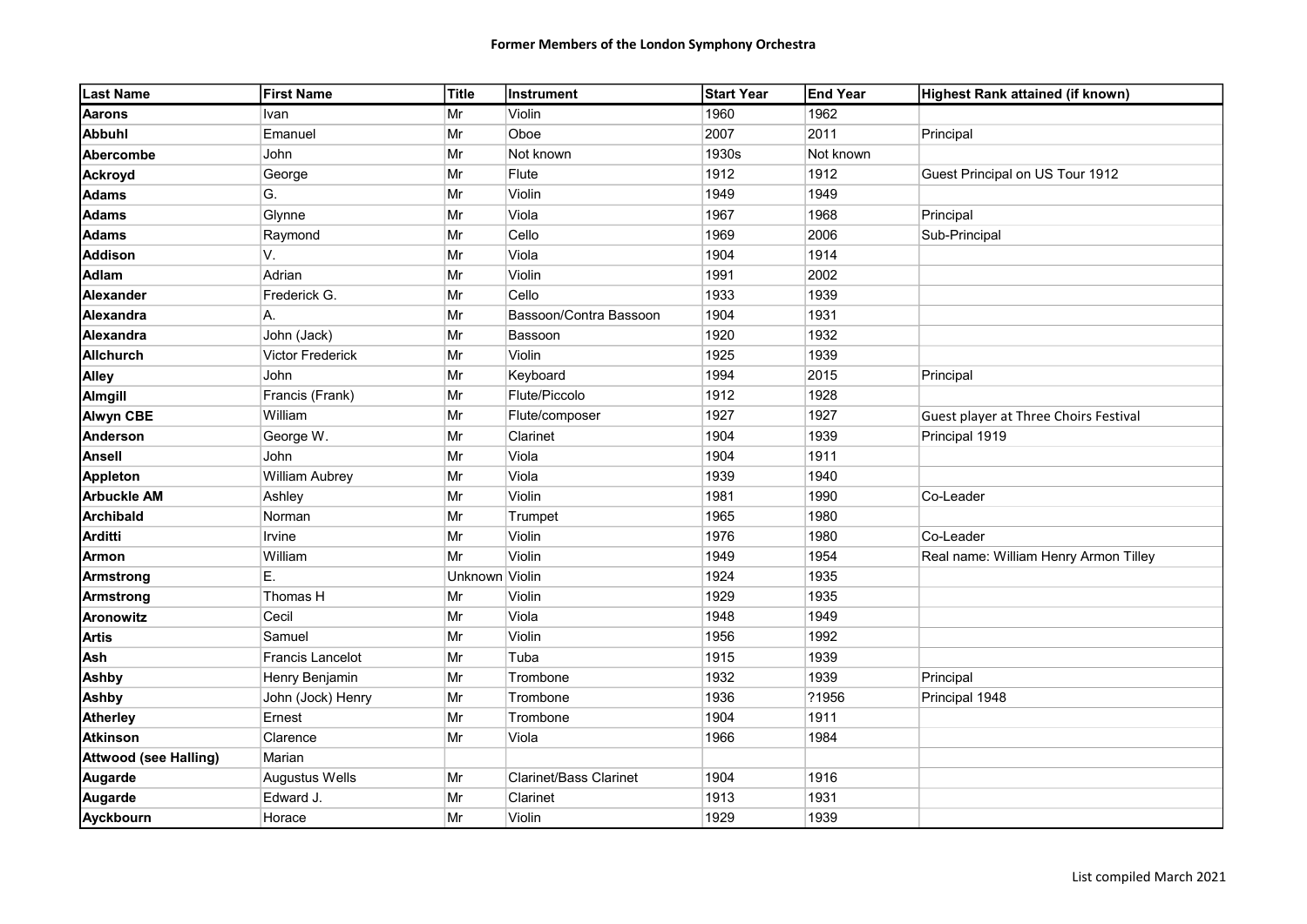| <b>Last Name</b>   | <b>First Name</b>      | Title | Instrument  | Start Year | <b>End Year</b> | Highest Rank attained (if known) |
|--------------------|------------------------|-------|-------------|------------|-----------------|----------------------------------|
| <b>Bailey</b>      | Frank W G              | Mr    | Double Bass | 1938       | 1964            |                                  |
| <b>Ballin</b>      | Α.                     | Mr    | Viola       | 1904       | 1936            |                                  |
| <b>Barantschik</b> | Alexander              | Mr    | Violin      | 1989       | 2001            | Leader                           |
| <b>Barbirolli</b>  | P.                     | Mr    | Viola       | 1937       | 1938            |                                  |
| <b>Barker</b>      | <b>Reginald Walter</b> | Mr    | Not known   | 1947       | Not known       |                                  |
| <b>Barley</b>      | Matthew                | Mr    | Cello       | 1999       | 1999            | Co-Principal                     |
| <b>Barlow</b>      | Harry                  | Mr    | Tuba        | 1905       | 1914            | Principal                        |
| <b>Barr</b>        | H.                     | Mr    | Trumpet     | 1927       | 1928            | Joint Principal                  |
| <b>Barr</b>        | Nicholas               | Mr    | Viola       | 1991       | 1994            |                                  |
| <b>Bartlett</b>    | F.                     | Mr    | Violin      | 1904       | 1916            |                                  |
| <b>Bartlett</b>    | Alan                   | Mr    | Violin      | 1933       | 1939            |                                  |
| <b>Barton</b>      | Gilbert S.             | Mr    | Flute       | 1928       | 1939            |                                  |
| <b>Bean</b>        | Hugh                   | Mr    | Violin      | 1973?      | 1975?           | Joint Leader                     |
| <b>Beck</b>        | Harold                 | Mr    | Cello       | 1955       | 1957            | Principal                        |
| <b>Beckett</b>     | Edward                 | Mr    | Flute       | 1980       | ?1980           | <b>Guest Principal</b>           |
| <b>Bedewi</b>      | Antoine                | Mr    | Timpani     | 2012       | 2017            |                                  |
| <b>Belinfante</b>  | Paul                   | Mr    | Violin      | 1948       | 1953            |                                  |
| <b>Bell</b>        | <b>William Henry</b>   | Mr    | Tuba        | 1939       | 1949            | Principal                        |
| <b>Benham</b>      | William                | Mr    | Violin      | 1968       | 1973            |                                  |
| <b>Bennett</b>     | George Arthur          | Mr    | Horn        | 1912       | Not known       |                                  |
| <b>Bennett</b>     | William                | Mr    | Flute       | 1967       | 1972            | Principal                        |
| <b>Benson</b>      | Peter                  | Mr    | Violin      | 1966       | 1966            |                                  |
| <b>Bentley</b>     | Lionel                 | Mr    | Violin      | 1930       | 1951            |                                  |
| <b>Benton</b>      | <b>Ernest Charles</b>  | Mr    | Not known   | 1947       | 1949            |                                  |
| <b>Bergin</b>      | Mary                   | Ms    | Cello       | 1992       | 2014            |                                  |
| <b>Best</b>        | W T                    | Mr    | Piano       | Not known  | Not known       |                                  |
| <b>Besznak</b>     | L.                     | Mr    | Violin      | 1930       | 1934            |                                  |
| <b>Beukes</b>      | Regina                 | Ms    | Viola       | 2003       | 2017            |                                  |
| <b>Bimson</b>      | John                   | Mr    | Horn        | 1972       | 1976            | <b>Assistant Principal</b>       |
| <b>Birnbaum</b>    | Leo                    | Mr    | Viola       | 1939       | 1940            |                                  |
| <b>Birnstingl</b>  | Roger                  | Mr    | Bassoon     | 1964       | 1976            | Principal                        |
| <b>Bissill</b>     | Richard                | Mr    | Horn        | 1982       | 1984            |                                  |
| <b>Black</b>       | John                   | Mr    | Oboe        | 1929       | 1931            |                                  |
| <b>Black</b>       | A                      | Mr    | Not known   | Not known  | Not known       |                                  |
| <b>Blackford</b>   | <b>Charles Gordon</b>  | Mr    | Cello       | 1911       | 1920            |                                  |
| <b>Blades</b>      | James                  | Mr    | Percussion  | 1939       | Not known       |                                  |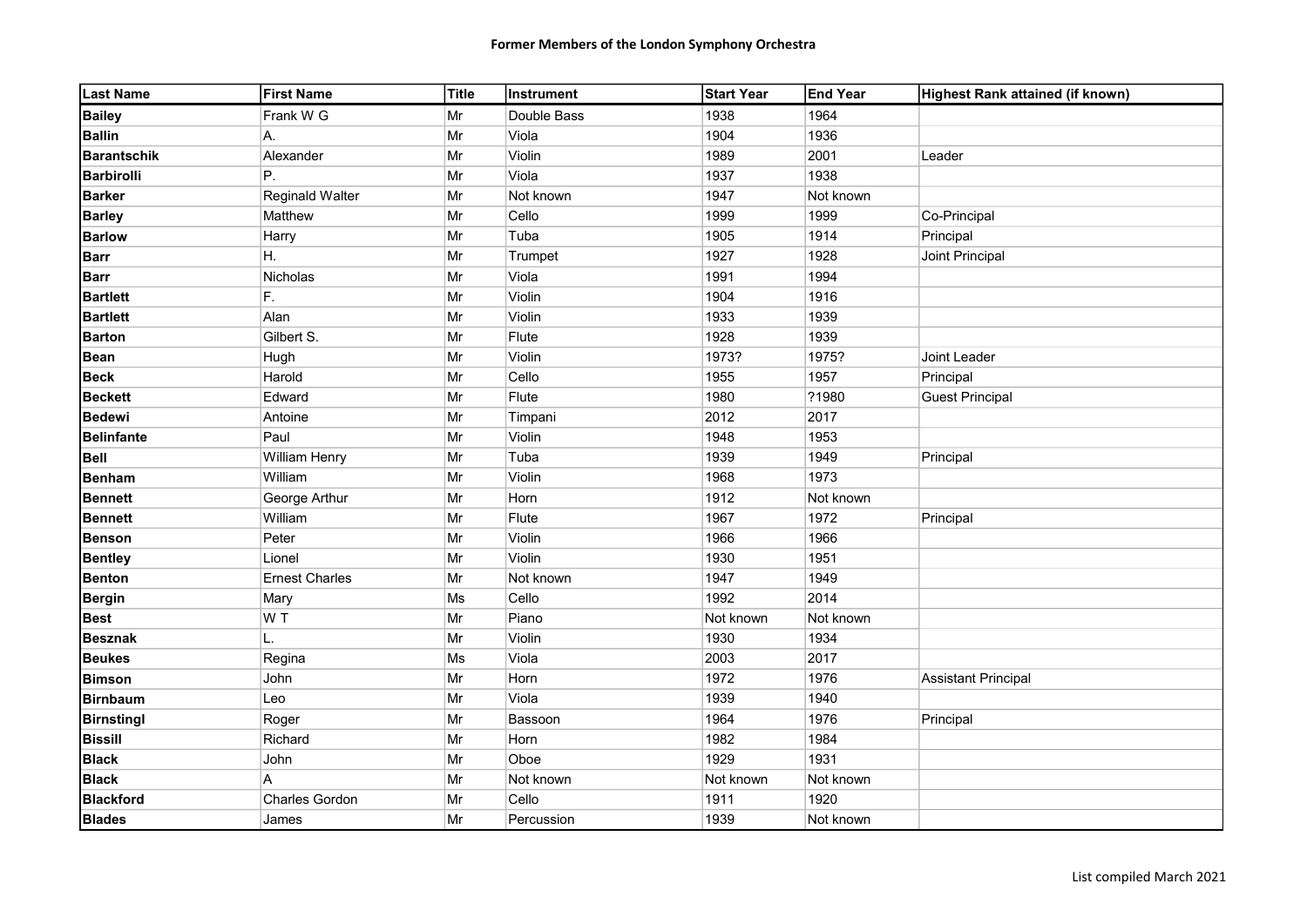| <b>Last Name</b>          | <b>First Name</b>    | Title      | Instrument  | <b>Start Year</b> | <b>End Year</b> | Highest Rank attained (if known) |
|---------------------------|----------------------|------------|-------------|-------------------|-----------------|----------------------------------|
| <b>Blayden</b>            | Richard              | Mr         | Violin      | 1999              | 2017            |                                  |
| <b>Blech</b>              | Harry                | Mr         | Violin      | 1935              | 1937            |                                  |
| <b>Blyth</b>              | Denis                | Mr         | Timpani     | 1955              | 1962            |                                  |
| <b>Bonarius (Grimson)</b> | Harold               | Mr         | Violin      | 1912              | Not known       |                                  |
| <b>Bontoux</b>            | Louis                | Mr         | Not known   | 1945              | 1952            |                                  |
| <b>Borland</b>            | J.W.                 | Mr         | Organ       | 1905              | 1909            |                                  |
| <b>Borsdorf</b>           | Adolf                | Mr         | Horn        | 1904              | 1914            | Principal                        |
| <b>Borsdorf</b>           | Emil                 | Mr         | Horn        | 1950              | 1950            |                                  |
| <b>Bouchaux</b>           | Axel                 | Mr         | Double Bass | 1993              | 2009            |                                  |
| <b>Bourton</b>            | Robert               | Mr         | Bassoon     | 1970              | 2007            | Principal                        |
| <b>Bousfield</b>          | lan                  | Mr         | Trombone    | 1988              | 2001            | Principal                        |
| <b>Bowie</b>              | Michael              | Mr         | Viola       | 1956              | 1960            |                                  |
| <b>Bowie</b>              | Eric                 | Mr         | Violin      | 1963              | 1965            |                                  |
| <b>Boxall</b>             | W.A.                 | $\vert$ Mr | Violin      | 1913              | 1931            |                                  |
| <b>Bradbury</b>           | John                 | $\vert$ Mr | Clarinet    | 1995              | 1997            |                                  |
| <b>Bradley</b>            | Francis              | Mr         | Horn        | 1924              | 1931            |                                  |
| <b>Bradley</b>            | Karen                | Mrs        | Viola       | 1989              | 1997            |                                  |
| <b>Bradshaw</b>           | William              | Mr         | Timpani     | 1951              | 1954            |                                  |
| <b>Brain</b>              | Alfred Edwin Sr      | Mr         | Horn        | 1904              | 1928            |                                  |
| <b>Brain</b>              | Aubrey Harold        | Mr         | Horn        | 1912              | 1929            | Principal                        |
| <b>Brain</b>              | Alfred Edwin Jr      | Mr         | Horn        | 1921              | 1924            | Principal                        |
| <b>Breeden</b>            | J.W.                 | Mr         | Violin      | 1904              | 1914            |                                  |
| <b>Brennan</b>            | William Alexander    | Mr         | Violin      | 1904              | 1913            |                                  |
| <b>Bridger</b>            | Donald               | Mr         | Oboe        | 1950              | 1951            | Principal                        |
| <b>Bright</b>             | Dudley               | $\vert$ Mr | Trombone    | 2001              | 2018            | Principal                        |
| <b>Brightman</b>          | Robin                | Mr         | Violin      | 1977              | 2009            |                                  |
| <b>Broadbent</b>          | Nigel                | Mr         | Violin      | 1979              | 2017            | Sub-Principal                    |
| <b>Brooke</b>             | Sarah                | Ms         | Flute       | 1988              | 1989            | Co-Principal                     |
| <b>Brough</b>             | Leonard              | Mr         | Clarinet    | 1921              | 1928            |                                  |
| <b>Brown</b>              | Andrew               | Mr         | Violin      | 1929              | 1940            |                                  |
| <b>Brown</b>              | Stanley Kitchener    | Mr         | Not known   | 1946              | 1950            |                                  |
| <b>Brown</b>              | Bernard              | Mr         | Trumpet     | 1949              | 1956            |                                  |
| <b>Brown</b>              | John                 | $\vert$ Mr | Violin      | 1968              | 1976            | Co-Leader/Leader                 |
| <b>Brown</b>              | <b>William Paton</b> | Mr         | Violin      | 1970              | 1997            |                                  |
| <b>Brown OBE</b>          | James                | $\vert$ Mr | Horn        | 1977              | 1992            | <b>Assistant Principal</b>       |
| <b>Bryant</b>             | Raymond Ellis Beadon | Mr         | Horn        | 1946              | 1953            |                                  |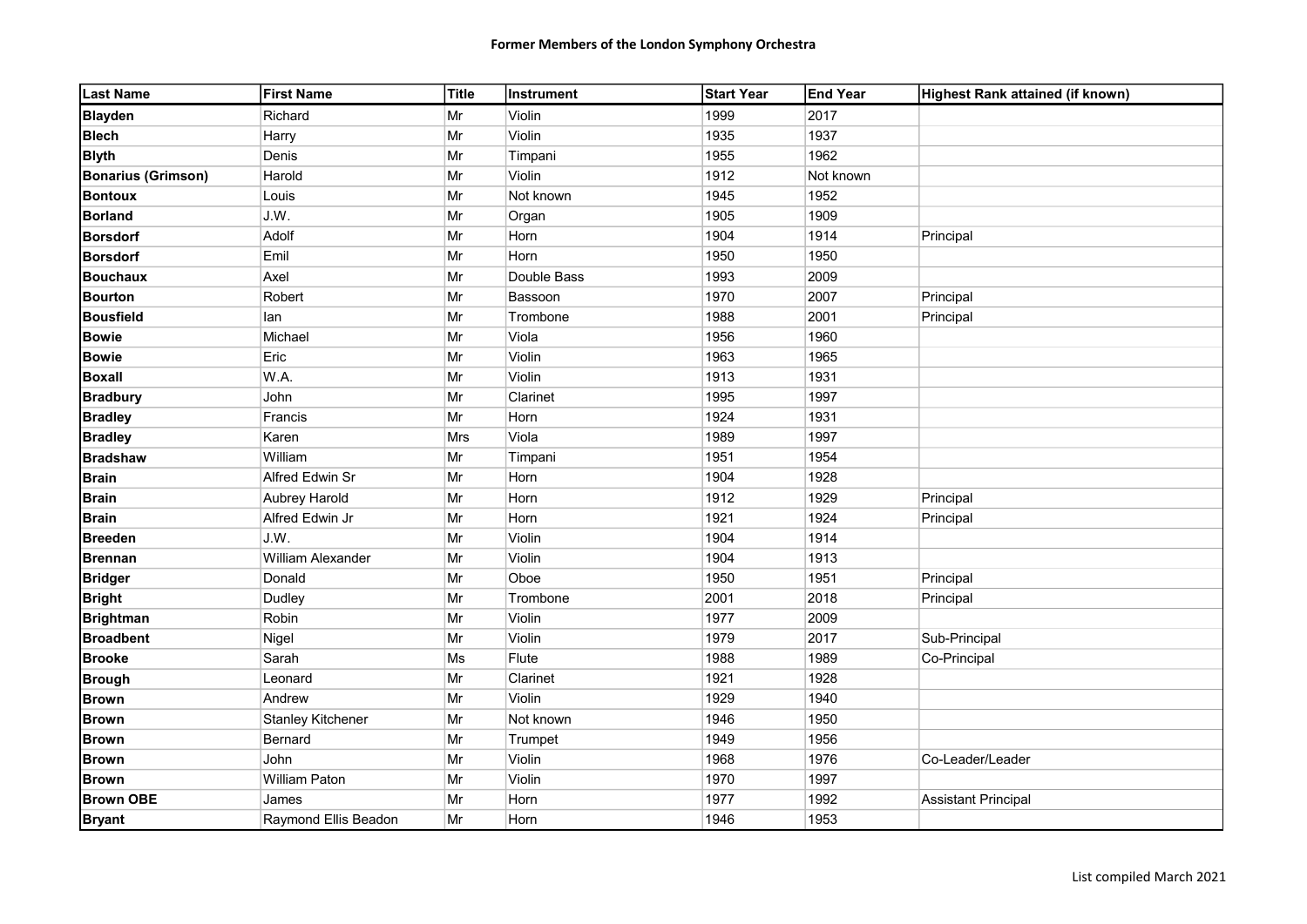| <b>Last Name</b>         | <b>First Name</b>           | Title      | Instrument           | <b>Start Year</b> | <b>End Year</b> | Highest Rank attained (if known) |
|--------------------------|-----------------------------|------------|----------------------|-------------------|-----------------|----------------------------------|
| <b>Bryant</b>            | Jeffrey                     | Mr         | Horn                 | 1972              | 1973            | Principal                        |
| <b>Brymer OBE</b>        | Jack                        | Mr         | Clarinet             | 1972              | 1988            | Principal                        |
| <b>Buck</b>              | James                       | Mr         | Horn                 | 1948              | 1949            |                                  |
| <b>Burden</b>            | John                        | Mr         | Horn                 | 1948              | 1954            | Principal                        |
| <b>Burditt</b>           | <b>William David</b>        | Mr         | Horn                 | 1935              | 1939            |                                  |
| <b>Burns</b>             | Duff                        | Mr         | Viola                | 1981              | 2005            |                                  |
| <b>Burrows</b>           | Vincent                     | Mr         | Horn                 | 1953              | 1957            |                                  |
| <b>Burwood</b>           | Max                         | Mr         | Viola                | 1948              | 1975            |                                  |
| <b>Busby</b>             | Thomas Richard              | Mr         | Horn                 | 1904              | 1923            | Principal                        |
| <b>Bye</b>               | Charles                     | Mr         | Violin               | 1929              | 1939            |                                  |
| Caine (see James)        | Natalie                     |            |                      |                   |                 |                                  |
| <b>Caldwell</b>          | David                       | Mr         | Trumpet              | 1905              | 1906            |                                  |
| <b>Callcott</b>          | John Henry                  | Mr         | Cello                | 1904              | 1928            |                                  |
| Cambridge                | F.R.                        | Mr         | Violin               | 1915              | 1931            |                                  |
| <b>Camden</b>            | Anthony                     | $\vert$ Mr | Oboe                 | 1968              | 1988            | Principal                        |
| <b>Cantrell</b>          | W                           | Mr         | Not known            | Not known         | 1939            |                                  |
| Carrington               | Simon                       | Mr         | Timpani & Percussion | 1991              | 2002            |                                  |
| <b>Carrodus</b>          | Ernest                      | $\vert$ Mr | Double Bass          | 1904              | 1928            |                                  |
| <b>Carrodus</b>          | J.                          | $\vert$ Mr | Cello                | 1904              | 1914            |                                  |
| <b>Carrodus</b>          | <b>Robert George Thomas</b> | $\vert$ Mr | Violin               | 1909              | 1924            |                                  |
| <b>Carter</b>            | Roy                         | Mr         | Oboe                 | 1986              | 2005            | Principal                        |
| Carwardine               | Edward                      | Mr         | Violin               | 1904              | 1928            |                                  |
| <b>Cassiliss</b>         | G.                          | Mr         | Not known            | 1930s             | Not known       |                                  |
| <b>Castle</b>            | Stanley                     | Mr         | Violin               | 1956              | 1991            |                                  |
| <b>Catelinet</b>         | Philip                      | Mr         | Tuba                 | 1954              | Not known       |                                  |
| <b>Cathie</b>            | G.E.                        | Mr         | Violin               | 1904              | 1904            |                                  |
| <b>Catlow</b>            | John                        | Mr         | Cello                | 1965              | 1967            |                                  |
| Cave                     | Alan                        | $\vert$ Mr | Double Bassoon       | 1955              | 1962            |                                  |
| Cave                     | John                        | Mr         | Percussion           | 1965              | 1966            |                                  |
| <b>Chambers</b>          | John                        | $\vert$ Mr | Viola                | 1961              | 1962            |                                  |
| Chapman                  | Edward .A.                  | Mr         | Horn                 | 1926              | 1934            | 2nd Principal (Sub Principal)    |
| Chappell                 | David                       | Mr         | Viola                | 1968              | 1972            |                                  |
| <b>Chapple</b>           | Norman                      | Mr         | Violin               | 1929              | 1935            |                                  |
| Chevreau (also Caevreau) | Jeanne                      | Miss       | Harp                 | 1921              | 1923            |                                  |
| <b>Chidell</b>           | Anthony                     | Mr         | Horn                 | 1971              | 1986            |                                  |
| <b>Chipchase</b>         | Ε.                          | Mr         | Horn                 | 1933              | 1934            |                                  |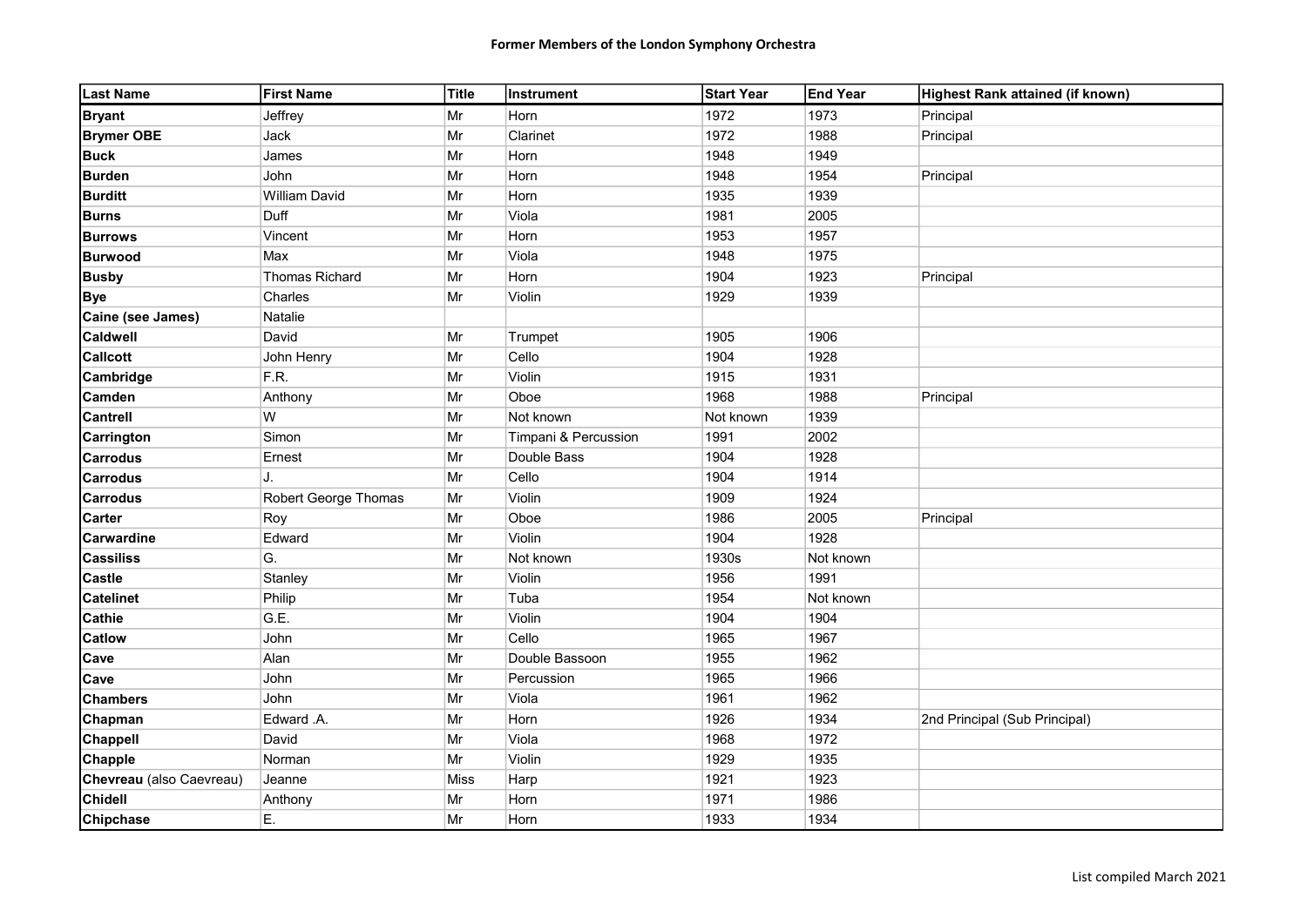| <b>Last Name</b> | <b>First Name</b>     | Title      | <b>Instrument</b> | <b>Start Year</b> | <b>End Year</b> | Highest Rank attained (if known) |
|------------------|-----------------------|------------|-------------------|-------------------|-----------------|----------------------------------|
| <b>Chivers</b>   | Martin                | Mr         | Viola             | 1976              | 1982            |                                  |
| <b>Chorley</b>   | R.                    | Mr         | Violin            | 1921              | 1922            |                                  |
| <b>Christie</b>  | James                 | Mr         | Cello             | 1954              | 1957            |                                  |
| <b>Clark</b>     | H. Frank              | Mr         | Viola             | 1913              | 1928            |                                  |
| <b>Clark</b>     | Robert                | Mr         | Violin            | 1973              | 1998            |                                  |
| <b>Clarke</b>    | A.E.                  | Mr         | Viola             | 1924              | 1926            |                                  |
| <b>Clarke</b>    | Brian                 | Mr         | Viola             | 1970              | 1999            | Co-Principal                     |
| <b>Clarke</b>    | Norman                | Mr         | Violin            | 1978              | 2008            |                                  |
| <b>Clement</b>   | Frederic Eugene       | Mr         | Double Bass       | 1904              | 1914            |                                  |
| <b>Clews</b>     | Richard               | Mr         | Horn              | 1990              | 2000            |                                  |
| <b>Clift</b>     | Dennis                | $\vert$ Mr | Trumpet           | 1956              | 1959            | Principal                        |
| Cload            | John                  | Mr         | Viola             | 1929              | 1931            |                                  |
| <b>Clubb</b>     | James                 | $\vert$ Mr | Percussion        | 1948              | 1951            |                                  |
| Cobb             | Philip                | Mr         | Trumpet           | 2009              | 2020            | Principal                        |
| <b>Cobbett</b>   | Alfred St G           | $\vert$ Mr | Not known         | 1939              | 1950            |                                  |
| <b>Cockerill</b> | John                  | $\vert$ Mr | Harp (Principal)  | 1921              | 1939            | Principal                        |
| Cole             | Arnold                | $\vert$ Mr | Violin            | 1965              | 1969            |                                  |
| <b>Coles</b>     | C.                    | Mr         | Violin            | 1936              | 1938            |                                  |
| <b>Collier</b>   | Henry                 | $\vert$ Mr | Double Bass       | 1950              | 1958            |                                  |
| <b>Collins</b>   | Anthony               | Mr         | Viola/Conductor   | 1926              | 1936            | Principal                        |
| <b>Colter</b>    | Sydney                | Mr         | Violin            | 1953              | 1989            |                                  |
| Cook             | Thomas                | Mr         | Violin            | 1939              | 1981            |                                  |
| <b>Cooke AM</b>  | Nelson                | $\vert$ Mr | Cello             | 1961              | 1968            | Principal                        |
| Coomber          | G.A.                  | Mr         | Violin            | 1914              | 1931            |                                  |
| Cooper           | Melville              | Mr         | Violin            | 1948              | 1954            |                                  |
| Cooper           | John                  | Mr         | Double Bass       | 1965              | 1988            |                                  |
| Cooper           | Nicholas              | Mr         | Cello             | 1986              | 1993            |                                  |
| <b>Corbett</b>   | G.                    | Mr         | Percussion        | 1934              | 1939            |                                  |
| Core             | Henry Isidore         | Mr         | Violin            | 1919              | 1924            |                                  |
| <b>Cornish</b>   | Albert                | $\vert$ Mr | Percussion        | Not known         | Not known       |                                  |
| Corri            | Vernon                | Mr         | Violin            | 1921              | 1924 or 33      |                                  |
| <b>Cottrell</b>  | Josephine             | Miss       | Viola             | 1948              | 1948            |                                  |
| <b>Cownley</b>   | George                | Mr         | Not known         | 1930s             | Not known       |                                  |
| Cox              | Michael               | Mr         | Flute             | 1993              | 1998            | Joint Principal                  |
| <b>Cozens</b>    | J.                    | Mr         | Trumpet           | 1929              | 1931            | Principal                        |
| Crabb(e)         | <b>Charles Alfred</b> | Mr         | Cello             | 1904              | 1933            |                                  |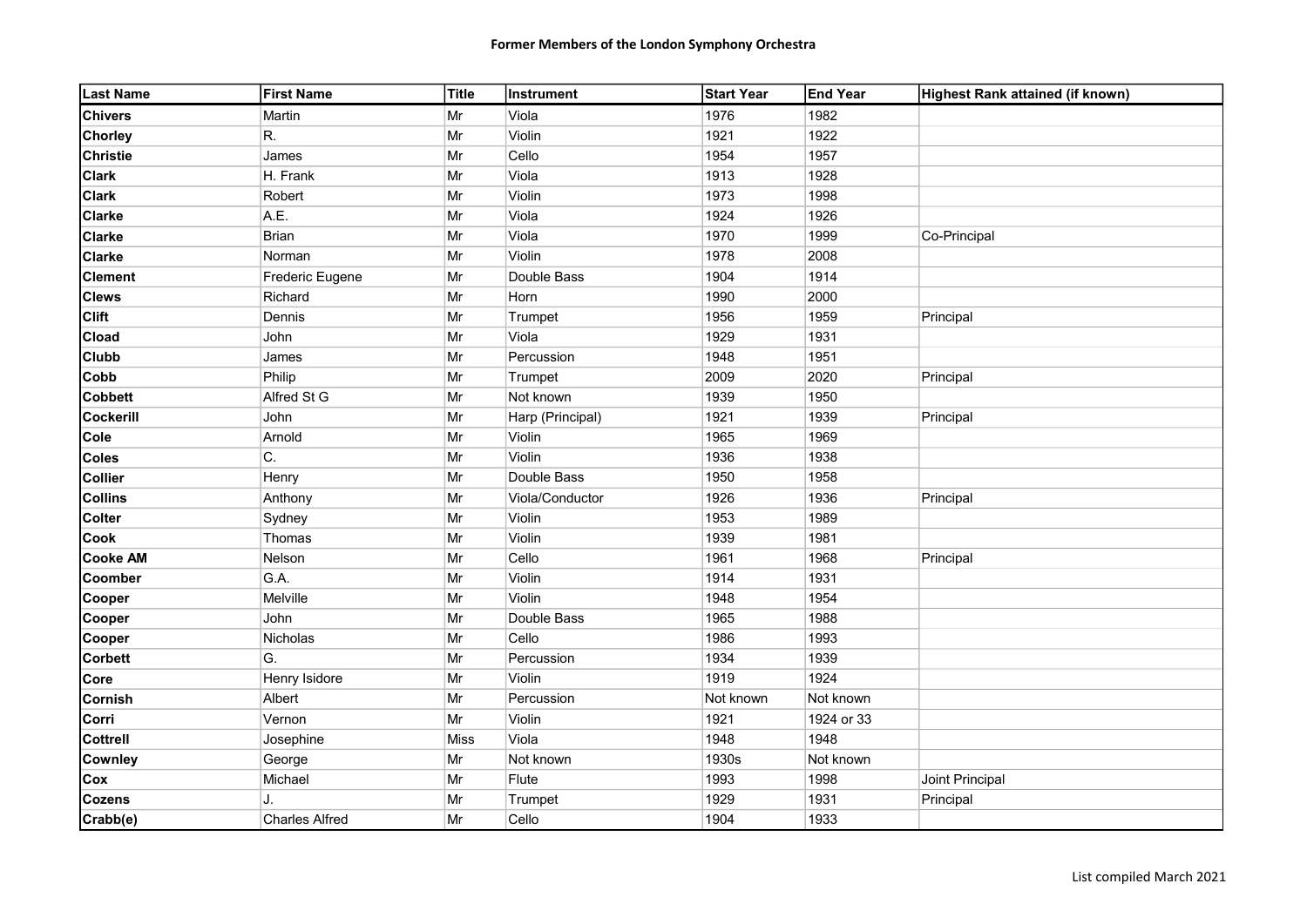| <b>Last Name</b>     | <b>First Name</b> | Title | Instrument       | <b>Start Year</b> | <b>End Year</b> | Highest Rank attained (if known) |
|----------------------|-------------------|-------|------------------|-------------------|-----------------|----------------------------------|
| Craen                | John              | Mr    | Oboe             | 1953              | 1954            |                                  |
| <b>Craske</b>        | Alfred            | Mr    | Double Bass      | 1953              | 1957            |                                  |
| Crayford             | Marcia            | Ms    | Violin           | 1996              | 1996            | Assistant Leader                 |
| <b>Crees</b>         | Eric              | Mr    | Trombone         | 1973              | 2000            | Co-Principal                     |
| <b>Creese</b>        | Geoffrey          | Mr    | Violin           | 1965              | 1996            |                                  |
| <b>Cripps</b>        | David             | Mr    | Horn             | 1970              | 1983            | Principal                        |
| <b>Cruft</b>         | John              | Mr    | Viola            | 1904              | 1923            |                                  |
| <b>Cruft</b>         | John Herbert      | Mr    | Oboe             | 1946              | 1959            | Principal Cor Anglais            |
| <b>Cruft</b>         | Benedict          | Mr    | Violin           | 1973              | 1975            |                                  |
| <b>Cruft MVO OBE</b> | Eugene John       | Mr    | Double Bass      | 1909              | 1912            |                                  |
| <b>Cullingford</b>   | Κ.                | Mr    | Violin           | 1938              | 1938            |                                  |
| <b>Cummings</b>      | Keith Edward      | Mr    | Viola            | 1937              | 1939            |                                  |
| <b>Cummings</b>      | Douglas           | Mr    | Cello            | 1969              | 1993            | Principal                        |
| <b>Cummings</b>      | Julian            | Mr    | Violin           | 1969              | 1972            |                                  |
| Curby                | Harold            | Mr    | Violin           | 1961              | 1962            |                                  |
| <b>Cuthbertson</b>   | Eric              | Mr    | Viola            | 1949              | 1980            |                                  |
| <b>Dalziel</b>       | Alan              | Mr    | Cello            | 1955              | 1957            |                                  |
| <b>Davies</b>        | Edward William    | Mr    | Oboe             | 1904              | 1914            |                                  |
| <b>Davies</b>        | W. Hubert         | Mr    | Violin           | 1925              | 1928            |                                  |
| <b>Davies</b>        | Roy               | Mr    | Violin           | 1948              | 1956            |                                  |
| <b>Davies</b>        | John              | Mr    | Violin           | 1957              | 1963            |                                  |
| <b>Davis</b>         | Michael           | Mr    | Violin           | 1979              | 1987            | Leader                           |
| <b>Davis</b>         | Barry             | Mr    | Cor Anglais/Oboe | 1981              | 1985            | Principal                        |
| <b>Dawson</b>        | Harold            | Mr    | Cello            | 1953              | 1954            |                                  |
| De Leeuw             | John (Jacobus)    | Mr    | Violin           | 1933              | 1953            |                                  |
| <b>De Mont</b>       | Willem            | Mr    | Cello            | 1949              | 1954            | Principal                        |
| de Peyer             | Gervase           | Mr    | Clarinet         | 1955              | 1972            | Principal                        |
| de Roode             | Joseph            | Mr    | Violin           | 1953              | 1966            |                                  |
| de Saulles           | Michael           | Mr    | Violin           | 1957              | 1976            | Co-Principal                     |
| <b>Denman</b>        | John              | Mr    | Viola            | 1933              | 1939            |                                  |
| <b>Dennis</b>        | (William) James   | Mr    | Horn             | 1947              | 1953            |                                  |
| <b>Devenport</b>     | Christopher       | Mr    | Trombone         | 1955              | 1960            |                                  |
| <b>Dimitroff</b>     | Pashanko          | Mr    | Double Bass      | 1959              | 1988            |                                  |
| <b>Doff</b>          | Kenneth           | Mr    | Violin           | 1950              | 1951            |                                  |
| Donaldson            | Charles (Charlie) | Mr    | Percussion       | 1953              | 1962            | Principal                        |
| <b>Dorling</b>       | Cecil             | Mr    | Viola            | 1909              | 1928            |                                  |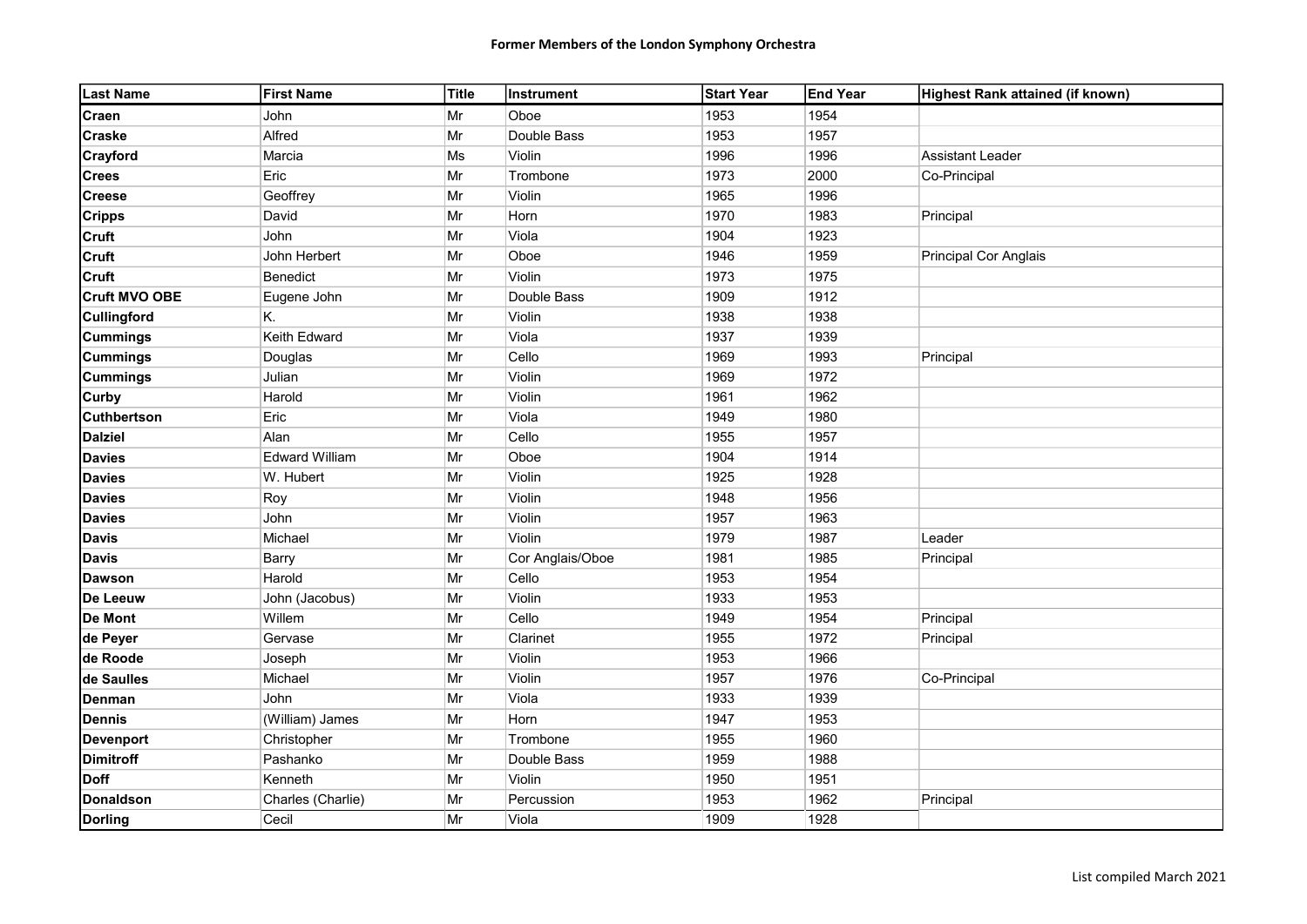| <b>Last Name</b>     | <b>First Name</b>         | Title       | Instrument                        | <b>Start Year</b> | <b>End Year</b> | Highest Rank attained (if known) |
|----------------------|---------------------------|-------------|-----------------------------------|-------------------|-----------------|----------------------------------|
| <b>Douglas</b>       | Roy                       | Mr          | Keyboards & Librarian             | 1933              | 1939            |                                  |
| <b>Downes</b>        | Herbert                   | Mr          | Viola                             | 1940s             | Not known       |                                  |
| <b>Downing</b>       | Stanley                   | Mr          | Killed in action                  | Not known         | 1944            |                                  |
| <b>Drake</b>         | <b>Francis Roland</b>     | Mr          | Violin                            | 1934              | 1953            |                                  |
| <b>Draper</b>        | Mendelssohn P.            | Mr          | <b>Clarinet/Bass Clarinet</b>     | 1919              | 1948            | Principal Bass Clarinet 1937-48  |
| <b>Draper</b>        | Paul Bramwell             | Mr          | Bassoon                           | 1933              | 1957            | Principal 1938-39, 1955-57       |
| <b>Dubrucq</b>       | Edward                    | Mr          | Bassoon & Contra Bassoon          | 1909              | 1940            | Principal                        |
| <b>Duffy</b>         | John                      | Mr          | Double Bass/Personnel Manage 1966 |                   | 1985            |                                  |
| <b>Dugarde</b>       | Harry                     | Mr          | Cello                             | 1948              | 1965            |                                  |
| <b>Dukes</b>         | Alfred                    | Mr          | Percussion                        | 1956              | 1961            |                                  |
| <b>Dyson</b>         | А.                        | Mr          | Viola                             | 1904              | 1912            |                                  |
| <b>Dyson</b>         | Rowland                   | Mr          | Unknown                           | 1946              | 1953            |                                  |
| <b>Dyson</b>         | <b>Frederick Crawford</b> | Mr          | Violin                            | 1947              | 1975            |                                  |
| <b>Eayres</b>        | W.H.                      | Mr          | Violin                            | 1904              | 1912            | <b>Principal Second Violin</b>   |
| Echevarria           | Lander                    | Mr          | Viola                             | 2008              | 2021            |                                  |
| Edmundson            | Alexander                 | Mr          | Horn                              | 2015              | 2021            | Co-Principal                     |
| <b>Edmund-Davies</b> | Paul                      | Mr          | Flute                             | 1984              | 2004            | Principal                        |
| <b>Edwards</b>       | Gwynne                    | Mr          | Viola                             | 1947              | 1954            | Principal                        |
| Egerton              | Percy                     | Mr          | Clarinet                          | 1904              | 1905            |                                  |
| Ehren                | Hakan                     | Mr          | Double Bass                       | 2001              | 2002            | Joint Principal                  |
| <b>Ellis</b>         | David                     | Mr          | Violin                            | 1973              | 1980            |                                  |
| <b>Ellis CBE</b>     | Osian                     | Mr          | Harp                              | 1961              | 1994            | Principal                        |
| Ellison              | Sidney                    | Mr          | Trumpet                           | 1957              | 1961            |                                  |
| <b>Elton</b>         | David                     | Mr          | Trumpet                           | 2017              | 2021            | Principal                        |
| <b>Emms</b>          | Gerald                    | $\vert$ Mr  | Violin                            | 1933              | 1939            |                                  |
| <b>Eskdale</b>       | George Salisbury          | Mr          | Trumpet                           | 1933              | 1958            | Principal                        |
| <b>Essex</b>         | Kenneth                   | Mr          | Viola                             | 1955              | 1955            | Principal                        |
| <b>Evans</b>         | R.                        | Mr          | Trombone                          | 1904              | 1923            |                                  |
| <b>Evans</b>         | Stephen                   | Mr          | Violin                            | 1931              | 1939            | Principal Second Violin 1937-39  |
| <b>Evans</b>         | Gerald                    | Mr          | Not known                         | 1930s             | Not known       |                                  |
| Fell                 | Sydney                    | Mr          | Clarinet                          | 1948              | 1954            | Principal                        |
| Fenwick              | G.                        | Mr          | Trumpet                           | 1919              | 1928            |                                  |
| Field                | Joseph Thomas             | Mr          | Cello                             | 1904              | 1928            |                                  |
| <b>Field</b>         | John Hayward              | Mr          | Oboe                              | 1923              | 1928            | Joint Principal 1927             |
| <b>Findlay</b>       | Gillian                   | <b>Miss</b> | Violin                            | 1980              | 1989            |                                  |
| Firman               | Robin Michael             | Mr          | Cello                             | 1968              | 1970            |                                  |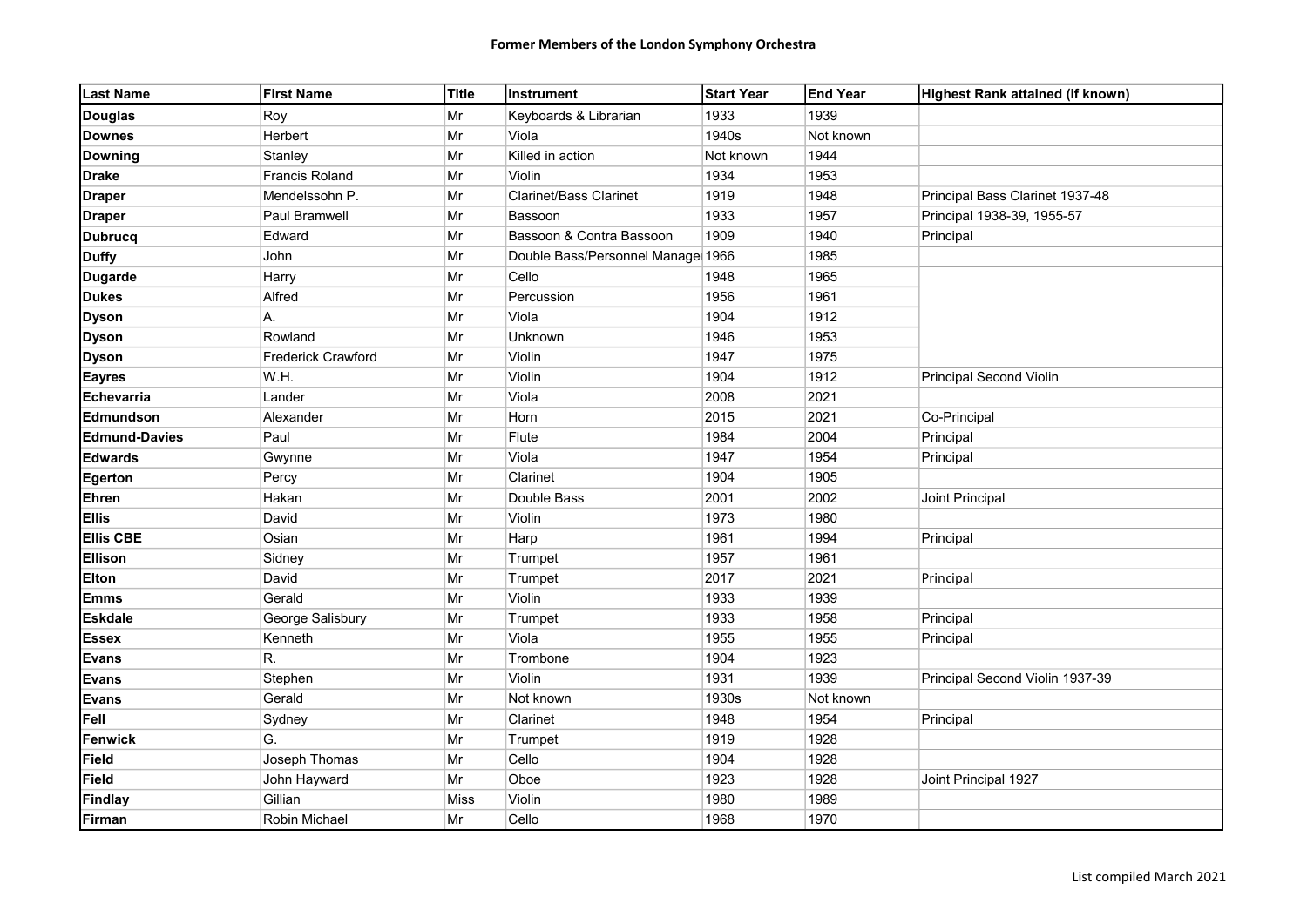| <b>Last Name</b>       | <b>First Name</b>    | Title | <b>Instrument</b>        | <b>Start Year</b> | <b>End Year</b> | Highest Rank attained (if known)            |
|------------------------|----------------------|-------|--------------------------|-------------------|-----------------|---------------------------------------------|
| <b>Fisher</b>          | <b>John</b>          | Mr    | Violin                   | 1936              | 1939            |                                             |
| <b>Fleming</b>         | Robert               | Mr    | Violin                   | 1982              | 1990            |                                             |
| <b>Fletcher</b>        | John                 | Mr    | Tuba                     | 1968              | 1987            | Principal                                   |
| <b>Floyd</b>           | Denzil               | Mr    | Horn                     | 1954              | 1957            |                                             |
| Fonteyne               | Joseph L.            | Mr    | Oboe/Cor Anglais         | 1904              | 1914            | Joint Principal Oboe 1908-14                |
| <b>Forbes</b>          | W.D. Buchanan        | Mr    | Viola                    | 1935              | 1939            |                                             |
| Ford                   | Frank                | Mr    | Cello                    | 1933              | 1939            |                                             |
| Ford                   | Charles              | Mr    | Cello                    | 1959              | 1962            |                                             |
| <b>Foster</b>          | Mark                 | Mr    | Horn                     | 1948              | 1951            |                                             |
| <b>Franca</b>          | John                 | Mr    | Cello                    | 1956              | 1966            |                                             |
| <b>Francis</b>         | Jack H.              | Mr    | Cello                    | 1924              | 1931            |                                             |
| <b>Francis</b>         | Peter                | Mr    | Bassoon & Contra Bassoon | 1963              | 1992            | Principal Contra Bassoon 1970-92            |
| <b>Francis</b>         | Michael              | Mr    | Double Bass              | 2003              | 2012            |                                             |
| <b>Franks</b>          | Roderick             | Mr    | Trumpet                  | 1988              | 2014            | Principal 1990-2014                         |
| <b>Fraser</b>          | J.                   | Mr    | Viola                    | 1929              | 1933            |                                             |
| <b>Fraser</b>          | William John         | Mr    | Not known                | 1939              | 1946            |                                             |
| Freedman               | Sidney Paul          | Mr    | Violin                   | 1915              | 1919            |                                             |
| Freeman                | Norman               | Mr    | Violin                   | 1976              | 1978            |                                             |
| Friend                 | Rodney               | Mr    | Violin                   | 1962              | 1964            | Deputy Leader                               |
| Frye                   | Michael              | Mr    | Percussion               | 1972              | 1988            | Principal                                   |
| Gabarro                | Francisco            | Mr    | Cello                    | 1949              | 1954            |                                             |
| <b>Gaines</b>          | Dennis               | Mr    | Violin                   | 1966              | 1988            |                                             |
| Galway                 | James                | Sir   | Flute                    | 1966              | 1967            | Principal                                   |
| Gane                   | Peter                | Mr    | Trombone                 | 1968              | 1972            | Assistant Principal 1972                    |
| Garnet                 | Reginald             | Mr    | Viola                    | 1914              | 1928            |                                             |
| Garside                | George               | Mr    | Not known                | 1942              | Not known       |                                             |
| Garvin                 | <b>Edward Thomas</b> | Mr    | Trombone                 | 1912              | 1934            |                                             |
| Garvin                 | Alfred               | Mr    | Trombone                 | 1929              | 1935            |                                             |
| Gatt                   | Martin               | Mr    | Bassoon                  | 1966              | 1997            | Principal                                   |
| <b>Gaulton</b>         | <b>Brian</b>         | Mr    | Violin                   | 1967              | 1982            |                                             |
| Geiger                 | Hans                 | Mr    | Violin                   | 1963              | 1976            | Principal Second and First Violin           |
| Georgiadis             | John                 | Mr    | Leader                   | 1965              | 1977            | Leader                                      |
| Gethin                 | Nicholas             | Mr    | Cello                    | 1985              | 2006            |                                             |
| <b>Gibbs</b>           | Peter                | Mr    | Violin                   | 1957              | 1964            | Principal First Violin 1963-64              |
| Gilbert                | Russell              | Mr    | Violin                   | 1973              | 1974            |                                             |
| <b>Gilbert (Smith)</b> | Max (Gilbert)        | Mr    | Viola                    | 1933              | 1939            | Principal 1938-39. Real name: Gilbert Smith |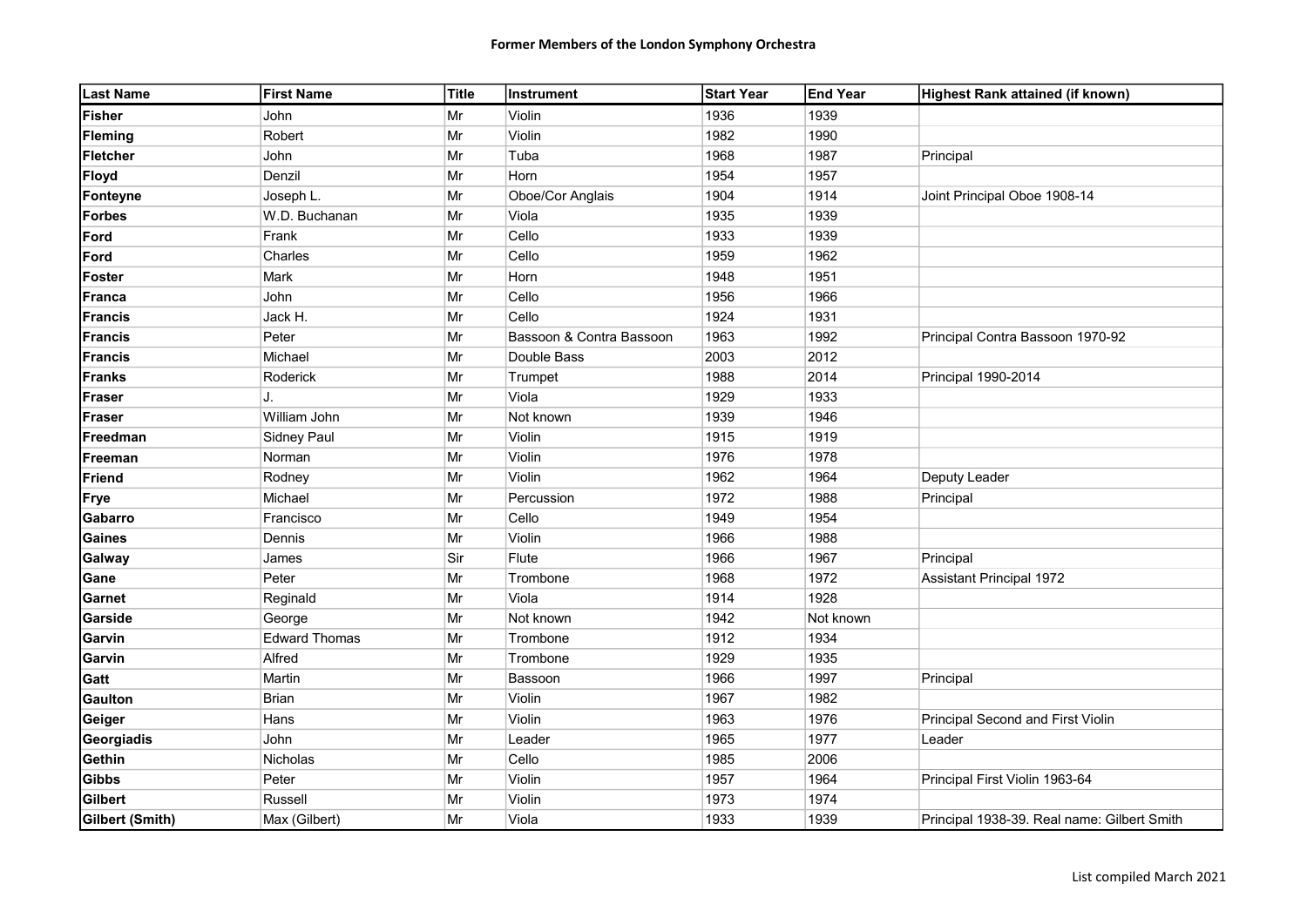| <b>Last Name</b> | <b>First Name</b>   | Title | Instrument              | <b>Start Year</b> | <b>End Year</b> | Highest Rank attained (if known) |
|------------------|---------------------|-------|-------------------------|-------------------|-----------------|----------------------------------|
| <b>Gilder</b>    | Tate                | Mr    | Violin                  | 1928              | 1936            |                                  |
| Gilham           | Ronald Frank        | Mr    | Piccolo                 | 1939              | 1950            |                                  |
| Gillard          | Roy                 | Mr    | Violin                  | 1974              | 1976            | Sub-Leader                       |
| Gillinson        | Clive               | Sir   | Cello/Managing Director | 1970              | 2005            | Managing Director 1985-2005      |
| Gleghorn         | Arthur              | Mr    | Piccolo                 | 1933              | 1936            |                                  |
| Glossop          | Keith               | Mr    | Cello                   | 1988              | 2011            |                                  |
| Goedicke         | Kurt-Hans           | Mr    | Timpani                 | 1964              | 2000            | Principal                        |
| Goldberg         | Ivan                | Mr    | Violin                  | 1921              | 1923            |                                  |
| <b>Gomez</b>     | Manuel              | Mr    | Clarinet                | 1904              | 1916            | Principal                        |
| Gomm             | Nigel               | Mr    | Trumpet                 | 1988              | 2011            |                                  |
| Good             | Ronald              | Mr    | Violin                  | 1939              | 1948            |                                  |
| Good             | Timothy             | Mr    | Violin                  | 1965              | 1975            |                                  |
| Goodall          | David               | Mr    | Violin                  | 1979              | 2004            |                                  |
| Goodhead         | (Benjamin) Charles  | Mr    | Cello                   | 1904              | 1931            |                                  |
| Goom             | Herbert             | Mr    | Viola                   | 1904              | 1928            |                                  |
| <b>Goossens</b>  | Sidonie             | Miss  | Harp                    | 1921              | 1930            |                                  |
| <b>Goossens</b>  | Marie               | Miss  | Harp                    | 1939              | 1959            | Principal                        |
| Gough            | Ursula              | Ms    | Violin                  | 1998              | 1999            |                                  |
| Gould            | John L.             | Mr    | Viola                   | 1963              | 1966            | Principal                        |
| Grach            | Evgeny              | Mr    | Violin                  | 1997              | 2013            | Principal Second Violin          |
| Graham           | Janice              | Ms    | Violin                  | 1994              | 2001            | <b>Assistant Leader</b>          |
| Grainger         | Eileen              | Miss  | Viola                   | 1948              | 1954            |                                  |
| Gray             | Robert              | Mr    | Violin                  | 1904              | 1916            |                                  |
| Gray             | John Anthony        | Mr    | Double Bass             | 1958              | 1964            | Sub-Principal 1963-64            |
| Gray             | Ivan David          | Mr    | Horn                    | 1964              | 1972            | Principal                        |
| Gray             | Thomas              | Mr    | Not known               | 1966              | 1966            |                                  |
| Graydon          | Michael             | Mr    | Horn                    | 1936              | 1939            | Principal                        |
| Graydon          | John A              | Mr    | Not known               | 1958              | Not known       |                                  |
| <b>Grealy</b>    | Siobhan             | Miss  | Flute                   | 2009              | 2013            | Sub-Principal                    |
| <b>Greaves</b>   | <b>Ernest Roger</b> | Mr    | Cello                   | 1965              | 1970            | Sub-Principal                    |
| Green            | Horace              | Mr    | Double Bass             | 1929              | 1931            |                                  |
| Green            | Horace Stanley      | Mr    | Cor Anglais             | 1955              | 1960            | Principal                        |
| Green            | Christopher         | Mr    | Cello                   | 1966              | 1968            |                                  |
| Greenfield       | F.W.                | Mr    | Violin & poss Organ     | 1919              | 1935            |                                  |
| Greenham         | Peter               | Mr    | Percussion              | 1972              | 1973            |                                  |
| Greenhead        | Charles S.          | Mr    | Violin                  | 1911              | 1913            |                                  |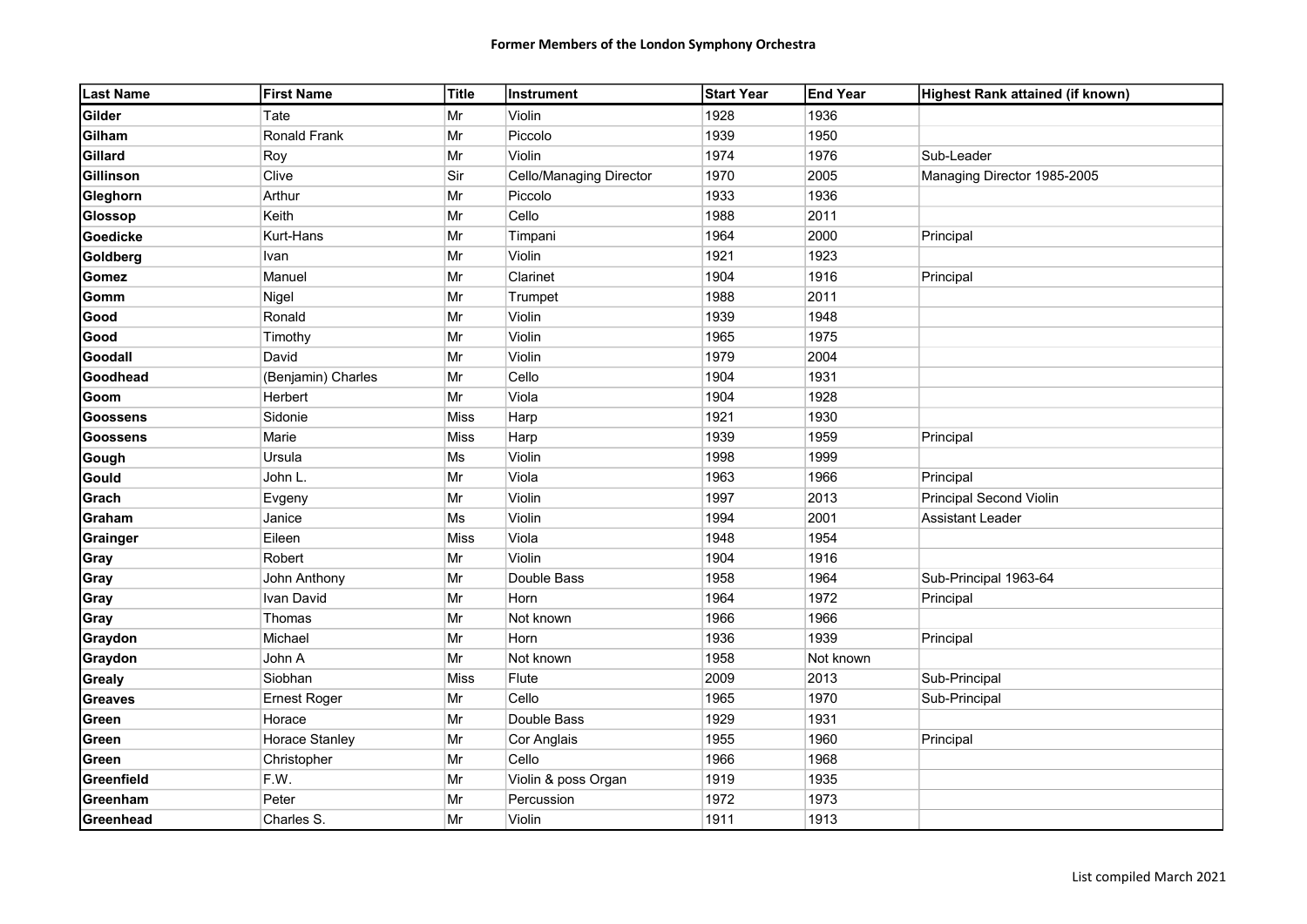| <b>Last Name</b>             | <b>First Name</b>   | Title | <b>Instrument</b>    | <b>Start Year</b> | <b>End Year</b> | Highest Rank attained (if known)      |
|------------------------------|---------------------|-------|----------------------|-------------------|-----------------|---------------------------------------|
| Greenwood                    | Henry               | Mr    | Violin/Librarian     | 1948              | 1989            | Violin 1948-59, Librarian 1960-89     |
| Gregory                      | C.H.                | Mr    | Horn                 | 1930s             | Not known       |                                       |
| Gregory                      | James               | Mr    | Flute                | Not known         | Not known       |                                       |
| <b>Griffiths</b>             | David               | Mr    | Oboe/Cor Anglais     | 1928              | 1936            |                                       |
| <b>Griffiths</b>             | <b>Arthur Bowen</b> | Mr    | Double Bass          | 1948              | 1989            | Principal 1957, Sub Principal 1966-87 |
| Grimson                      | Robert              | Mr    | Cello                | 1935              | 1935            |                                       |
| <b>Groves</b>                | James               | Mr    | Contra Bassoon       | 1904              | 1916            |                                       |
| <b>Groves</b>                | Vincent             | Mr    | Viola                | 1951              | 1956            |                                       |
| <b>Groves</b>                | Roger               | Mr    | Trombone             | 1975              | 1986            |                                       |
| <b>Gruenberg OBE</b>         | Erich               | Mr    | Violin               | 1962              | 1965            | Leader                                |
| Guttridge                    | Thomas H.           | Mr    | Trombone             | 1924              | 1937            |                                       |
| <b>Hadfield</b>              | C.                  | Mr    | Trombone             | 1904              | 1908            |                                       |
| <b>Halfpenny</b>             | Edward E.           | Mr    | <b>Violin</b>        | 1904              | 1920            |                                       |
| Hall                         | A.E.                | Mr    | Violin               | 1921              | 1927            |                                       |
| Hall                         | J.E.                | Mr    | Violin               | 1924              | 1928            |                                       |
| Hall                         | Peter               | Mr    | Violin               | 1959              | 1964            |                                       |
| Hall                         | Malcolm             | Mr    | Trumpet              | 1980              | 1996            |                                       |
| <b>Hall OBE</b>              | (Alexander) Ernest  | Mr    | Trumpet              | 1911              | 1928            | Principal 1924-28                     |
| <b>Halling</b>               | Patrick             | Mr    | Violin               | 1948              | 1954            |                                       |
| <b>Halling (nee Attwood)</b> | Marian              | Mrs   | Cor Anglais          | 1951              | 1956            | Principal                             |
| <b>Halstead</b>              | Horace              | Mr    | Oboe                 | 1926              | 1931            | Principal                             |
| <b>Halstead</b>              | Anthony             | Mr    | Horn                 | 1969              | 1973            | Principal                             |
| Hambleton                    | James Edward        | Mr    | Cello                | 1904              | 1926            |                                       |
| Hambleton                    | Hale                | Mr    | <b>Bass Clarinet</b> | 1969              | 1970            | Principal                             |
| <b>Hamilton</b>              | F.                  | Mr    | Horn                 | 1931              | 1936            |                                       |
| Hammann                      | Jorg                | Mr    | Violin               | 2002              | 2018            |                                       |
| <b>Hampton</b>               | lan                 | Mr    | Cello                | 1957              | 1959            |                                       |
| Hann                         | Edward H.           | Mr    | Violin               | 1904              | 1920            |                                       |
| Hann                         | Walter              | Mr    | Violin               | 1904              | 1912            |                                       |
| Hanrahan                     | John Edward         | Mr    | Percussion           | 1923              | 1931            |                                       |
| <b>Harper</b>                | John S              | Mr    | Bassoon              | 1955              | 1965            | Principal                             |
| <b>Harrild</b>               | Patrick             | Mr    | Tuba                 | 1988              | 2017            | Principal                             |
| <b>Haskins</b>               | William             | Mr    | Horn                 | 1984              | 2002            |                                       |
| <b>Hatfield</b>              | Leslie              | Mr    | Violin               | 1938              | 1963            | Principal Second Violin 1948-54       |
| <b>Hatton</b>                | George L. or James? | Mr    | Double Bass          | 1915              | 1951            |                                       |
| <b>Havelock</b>              | Kenneth             | Mr    | Violin               | 1948              | 1954            |                                       |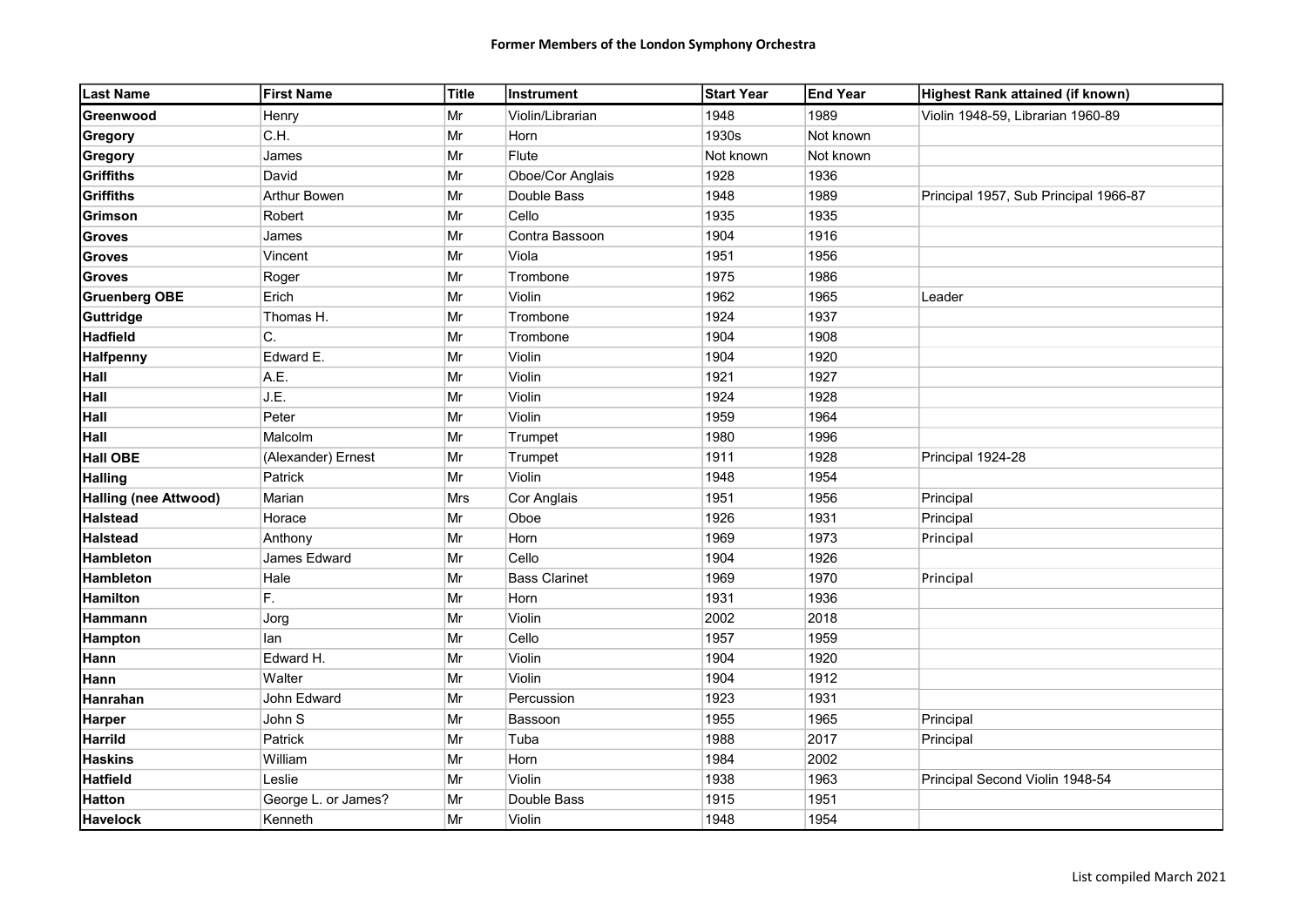| <b>Last Name</b>   | <b>First Name</b>    | <b>Title</b> | Instrument             | <b>Start Year</b> | <b>End Year</b> | Highest Rank attained (if known) |
|--------------------|----------------------|--------------|------------------------|-------------------|-----------------|----------------------------------|
| <b>Hawkins</b>     | Frederick            | Mr           | Violin                 | 1913              | 1928            |                                  |
| <b>Hawling</b>     | John                 | Mr           | Trombone               | 1953              | 1954            |                                  |
| <b>Hayes</b>       | <b>Charles James</b> | Mr           | Violin                 | 1904              | 1914            |                                  |
| <b>Heath</b>       | Kenneth R            | Mr           | Cello                  | 1948              | 1968            | Principal                        |
| <b>Helps</b>       | Donald               | Mr           | Horn                   | 1960              | 1964            |                                  |
| Henderson          | Charles              | Mr           | Timpani                | 1904              | 1909            | Principal                        |
| <b>Hester</b>      | Norman Jack Snow     | Mr           | Double Bass            | 1956              | 1957            |                                  |
| Hetherington       | Simon                | Mr           | Double Bass            | 1979              | 1988            |                                  |
| <b>Hill</b>        | Τ.                   | Mr           | Cello                  | 1904              | 1910            |                                  |
| <b>Hill</b>        | Ocean                | Mr           | Clarinet               | 1905              | 1912            |                                  |
| Hill               | Warwick              | Mr           | Violin                 | 1966              | 2004            | <b>Principal Second Violin</b>   |
| Hill               | John                 | Mr           | Double Bass            | 1973              | 1992            |                                  |
| <b>Hinchcliffe</b> | E.W.                 | Mr           | Bassoon                | 1904              | 1909            |                                  |
| <b>Hinchliff</b>   | W.S.                 | Mr           | Oboe/Cor Anglais       | 1914              | 1927            | Principal                        |
| <b>Hobday</b>      | Alfred               | Mr           | Viola                  | 1904              | 1937            | Principal 1904-30                |
| <b>Hobday</b>      | Claude               | Mr           | Double Bass            | 1904              | 1909            |                                  |
| <b>Hobday</b>      | Walter               | Mr           | Cello                  | 1904              | 1916            |                                  |
| <b>Holland</b>     | James                | Mr           | Percussion             | 1959              | 1972            | Principal 1966-72                |
| <b>Hollis</b>      | H.W.                 | Mr           | Flute                  | 1904              | 1925            |                                  |
| <b>Holmes</b>      | John                 | Mr           | Cello                  | 1933              | 1939            |                                  |
| Holttum            | Richard              | Mr           | Viola                  | 1979              | 2014            |                                  |
| <b>Hooley</b>      | Patrick (Paddy)      | Mr           | Viola                  | 1966              | 1988            |                                  |
| Hopkinson          | E.                   | Mr           | Violin                 | 1912              | 1921            |                                  |
| Hopkinson          | А.                   | Mr           | Violin                 | 1920              | 1928            |                                  |
| Hopkinson          | L.                   | Mr           | Flute/Piccolo          | 192?              | 1931            |                                  |
| <b>Horton</b>      | Edgar C.             | Mr           | Oboe                   | 1904              | 1924            |                                  |
| <b>Howard</b>      | Frank                | Mr           | Violin/Viola           | 1921              | 1928            |                                  |
| <b>Howard</b>      | Anthony              | Mr           | Violin                 | 1954              | 1955            |                                  |
| <b>Howarth</b>     | Herbert              | Mr           | Double Bass            | 1953              | 1960            |                                  |
| <b>Hudson</b>      | Eli Rennison         | Mr           | Flute                  | 1904              | 1904            | <b>Guest Principal</b>           |
| <b>Hugh</b>        | Tim                  | Mr           | Cello                  | 1995              | 2019            | Principal                        |
| <b>Hughes</b>      | Robert               | Mr           | <b>Bass Trombone</b>   | 1994              | 2006            |                                  |
| <b>Hulson</b>      | William              | Mr           | Violin                 | 1946              | 1965            |                                  |
| <b>Hume</b>        | David                | Mr           | Viola                  | 1977              | 1993            |                                  |
| <b>Humphrey</b>    | Michael              | Mr           | Violin                 | 1982              | 2011            |                                  |
| Hunka              | Nicholas             | Mr           | Bassoon/Contra Bassoon | 1979              | 2005            |                                  |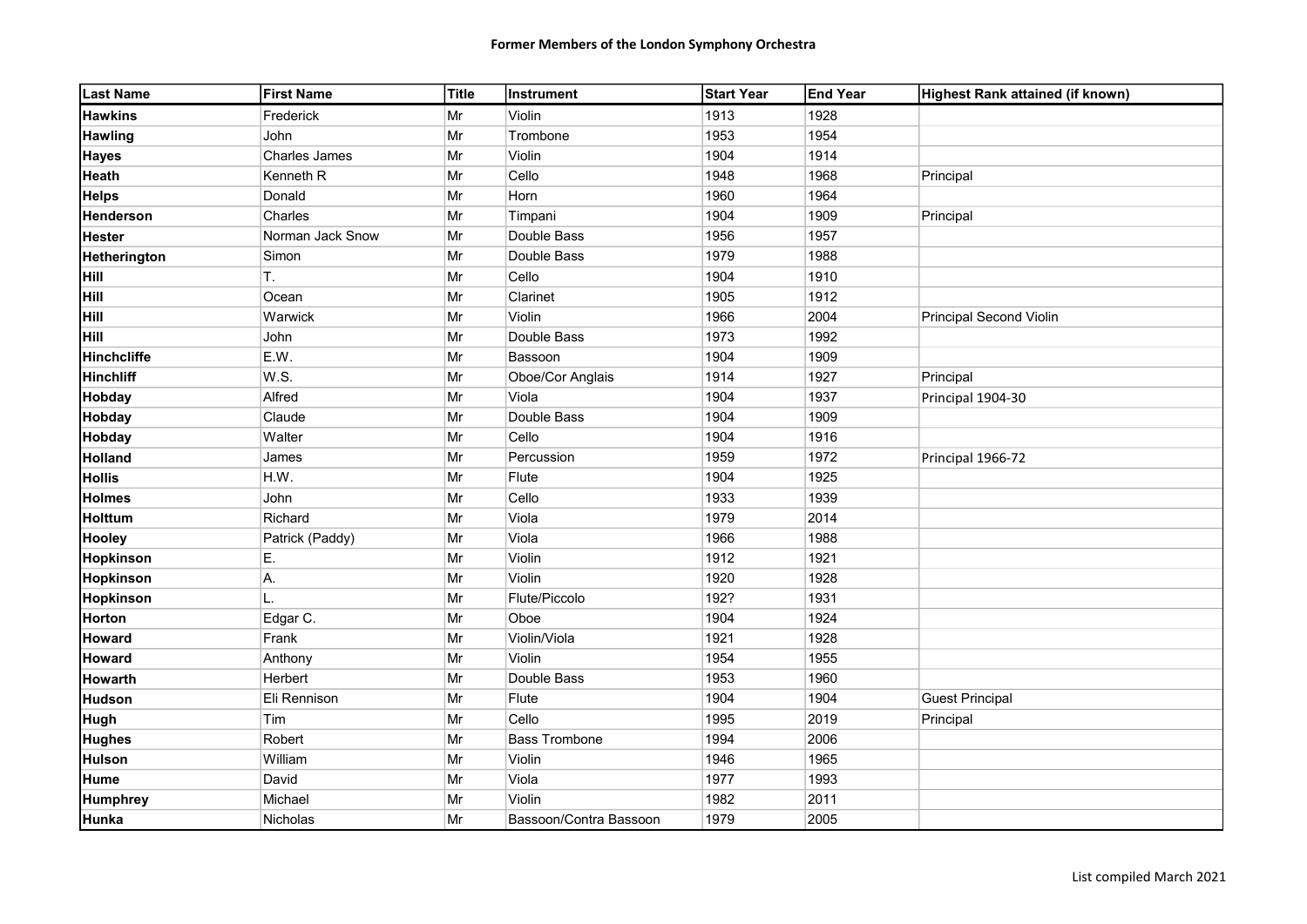| <b>Last Name</b>         | <b>First Name</b>           | <b>Title</b> | Instrument           | <b>Start Year</b> | <b>End Year</b> | Highest Rank attained (if known) |
|--------------------------|-----------------------------|--------------|----------------------|-------------------|-----------------|----------------------------------|
| Hyde                     | Alan                        | Mr           | Horn                 | 1933              | 1939            | Principal                        |
| Ibragimov                | Rinat                       | Mr           | Double Bass          | 1996              | 2020            | Principal                        |
| Idle                     | Η.                          | Mr           | Violin               | 1922              | 1928            |                                  |
| <b>Iles</b>              | <b>Henry Lewis</b>          | Mr           | Violin               | 1925              | 1939            |                                  |
| losco                    | Lorenzo                     | Mr           | <b>Bass Clarinet</b> | 2009              | 2017            | Principal                        |
| Ives                     | Arthur                      | Mr           | Violin               | 1914              | 1935            |                                  |
| <b>Jackson</b>           | Harry (Harold)              | Mr           | Horn                 | 1916              | 1935            |                                  |
| <b>Jackson</b>           | Harold                      | Mr           | Trumpet              | 1962              | 1963            |                                  |
| Jakeman                  | Alex                        | Ms           | Flute                | 2014              | 2018            | Sub-Principal                    |
| <b>James</b>             | Edwin (Fred) Frederick      | $\vert$ Mr   | Bassoon              | 1904              | 1921            | Joint Principal                  |
| <b>James</b>             | Frank Greenland             | Mr           | Trumpet              | 1904              | 1933            |                                  |
| <b>James</b>             | Cecil Edwin                 | Mr           | Bassoon              | 1933              | 1939            |                                  |
| <b>James (nee Caine)</b> | E.Natalie                   | Mrs          | Cor Anglais/Oboe     | 1935              | 1940            | <b>Principal Cor Anglais</b>     |
| Janicke                  | Heike                       | Ms           | Violin               | 1994              | 1996            |                                  |
| <b>Jarvis</b>            | Gerald                      | Mr           | Violin               | 1959              | 1962            |                                  |
| <b>Jenkins</b>           | Alan                        | Mr           | Tuba                 | 1963              | 1967            | Principal                        |
| <b>Johns</b>             | Terence                     | Mr           | Horn                 | 1981              | 1985            | <b>Assistant Principal</b>       |
| Johnson                  | David                       | Mr           | Percussion           | 1964              | 1966            |                                  |
| <b>Jones</b>             | C. Bertram                  | Mr           | Violin               | 1912              | 1928            |                                  |
| <b>Jones</b>             | <b>Edward Glyn</b>          | Mr           | Not known            | 1946              | 1952            |                                  |
| <b>Jones</b>             | Granville                   | Mr           | Violin               | 1954              | 1955            | Leader                           |
| <b>Jones</b>             | Norman                      | Mr           | Cello                | 1959              | 1964            |                                  |
| <b>Jones</b>             | Hilary                      | Ms           | Cello                | 1986              | 2020            |                                  |
| <b>Jones (nee Pryce)</b> | Katy                        | Ms           | Trombone             | 2007              | 2012            | Co-Principal                     |
| Jordan                   | Russell                     | Mr           | Timpani              | 1978              | 1987            | <b>Assistant Principal</b>       |
| <b>Jowitt</b>            | Roy                         | Mr           | Clarinet             | 1969              | 1988            | Principal                        |
| Judd                     | Anthony                     | Mr           | Bassoon              | 1953              | 1954            |                                  |
| Katz                     | Paul                        | Mr           | Viola                | 1948              | 1976            |                                  |
| Kegg                     | Paul                        | Mr           | Cello                | 1980              | 1982            |                                  |
| Kell                     | Reginald Alwyn              | Mr           | Clarinet             | 1937              | 1939            | Principal                        |
| <b>Keller</b>            | Tomo                        | Mr           | Violin               | 2009              | 2015            | <b>Assistant Leader</b>          |
| <b>Kelley</b>            | <b>Thomas Arthur Kneale</b> | Mr           | Violin               | 1904              | 1911            |                                  |
| <b>Kilburn</b>           | Paul                        | Mr           | Viola                | 1912              | 1921            |                                  |
| Kimber                   | Jack                        | Mr           | Viola                | 1956              | 1958            |                                  |
| <b>King</b>              | Kenneth                     | Mr           | Violin               | 1956              | 1965            |                                  |
| <b>Kinsey (Kinze)</b>    | Herbert H.                  | Mr           | Violin               | 1913              | 1928            |                                  |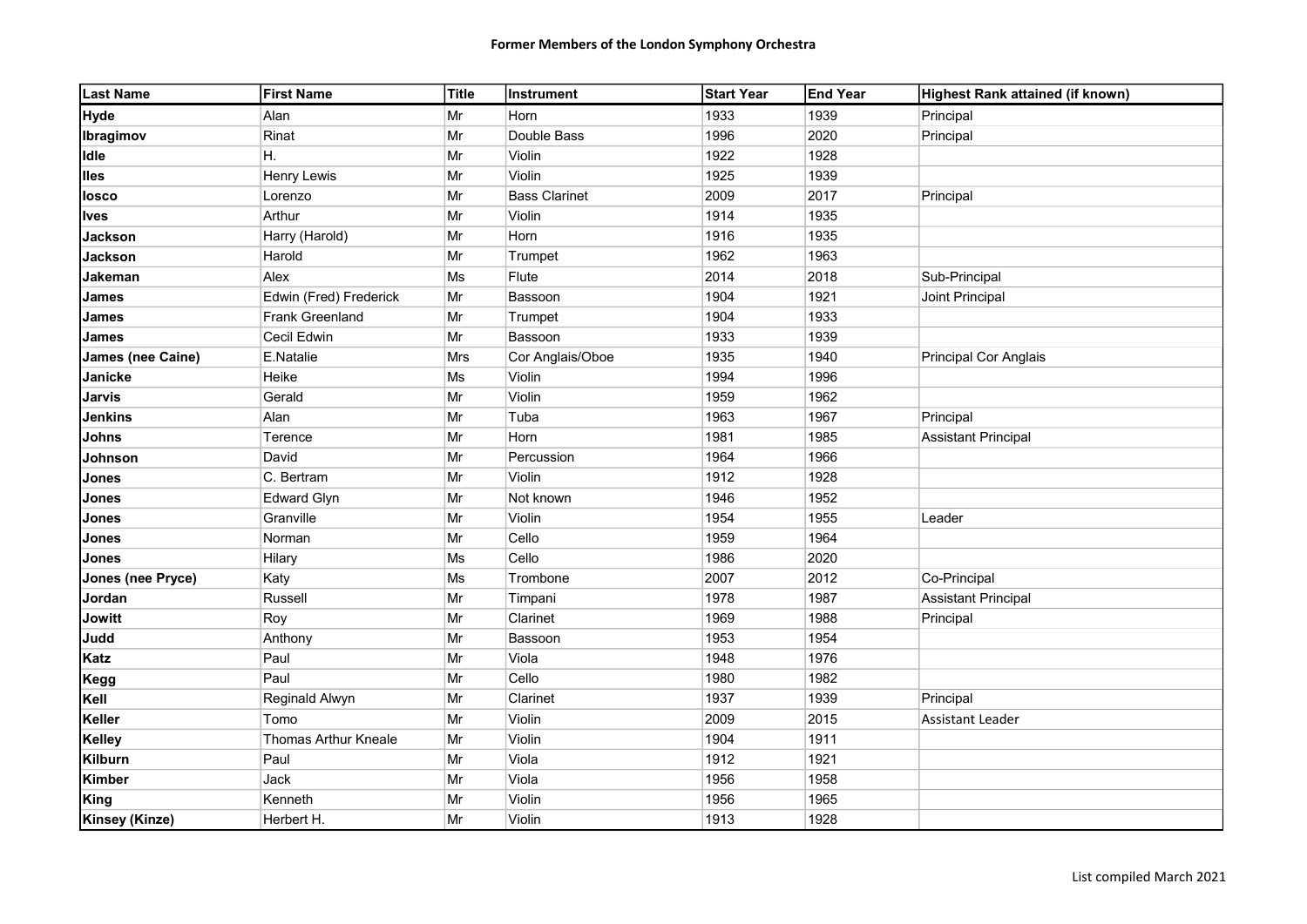| <b>Last Name</b> | <b>First Name</b>     | Title | Instrument                    | <b>Start Year</b> | <b>End Year</b> | Highest Rank attained (if known) |
|------------------|-----------------------|-------|-------------------------------|-------------------|-----------------|----------------------------------|
| <b>Kitchen</b>   | John                  | Mr    | Violin                        | 1966              | 1973            | Sub-Principal Second Violin      |
| Knight           | Josephine             | Ms    | Cello                         | 1994              | 1996            |                                  |
| <b>Kosby</b>     | Victor                | Mr    | Percussion                    | 1962              | 1962            | Principal                        |
| <b>Knussen</b>   | Stuart                | Mr    | Double Bass                   | 1958              | 1972            | Principal                        |
| <b>Krasnik</b>   | William               | Mr    | Viola                         | 1962              | 1981            | Sub-Principal 1966-75            |
| Lang             | William               | Mr    | Trumpet                       | 1962              | 1987            | Principal                        |
| Lardner          | E.                    | Mr    | Violin                        | 1904              | 1914            |                                  |
| Latutin (GC)     | Simmon                | Mr    | Viola                         | 1937              | 1940            | Killed in action WW2             |
| Laubach          | Cecil                 | Mr    | Violin                        | 1924              | 1939            |                                  |
| Laurence         | Ernest C.             | Mr    | Not known                     | 1939              | 1949            |                                  |
| Lauricella       | Remo L.A.             | Mr    | Violin                        | 1937              | 1939            |                                  |
| Law              | Kenneth               | Mr    | Cello                         | 1948              | 1988            |                                  |
| Lawley           | John                  | Mr    | Oboe                          | 1978              | 2009            |                                  |
| Lawrence         | T.                    | Mr    | Viola                         | 1904              | 1916            |                                  |
| Lawrence         | E.                    | Mr    | Violin                        | 1934              | 1936            |                                  |
| Lawrence         | Paul                  | Mr    | Trombone                      | 1961              | 1967            |                                  |
| Lear             | Walter                | Mr    | <b>Clarinet/Bass Clarinet</b> | 1923              | 1929            |                                  |
| Lee              | Maurice               | Mr    | Trumpet                       | 1908              | 1911            |                                  |
| Lees             | Jack                  | Mr    | Percussion                    | 1963              | 1985            |                                  |
| Leonard          | Frank                 | Mr    | Cello                         | 1937              | 1958            |                                  |
| Leonard          | Lawrence (Frankie)    | Mr    | Cello                         | 1949              | 1951            |                                  |
| Lester           | Harold                | Mr    | Piano/Celeste                 | 1959              | 1964            |                                  |
| Lettington       | <b>William Arthur</b> | Mr    | Trombone                      | 1904              | 1904            |                                  |
| Lewis            | Philip John Newel     | Mr    | Violin                        | 1904              | 1920            |                                  |
| Lewis            | <b>Bertram</b>        | Mr    | Violin                        | 1937              | 1955            |                                  |
| Lewis            | Carl Owen             | Mr    | Not known                     | 1946              | 1951            |                                  |
| Lin              | Lucia                 | Ms    | Violin                        | 1995              | 1995            | Joint Leader                     |
| Lindon           | Geoffrey              | Mr    | Trombone                      | 1949              | 1956            |                                  |
| Lindsay          | Alexander             | Mr    | Violin                        | 1964              | 1966            |                                  |
| Lines            | Timothy               | Mr    | Clarinet                      | 1999              | 2003            | Joint Principal & Principal Eb   |
| Lipton           | Jonathan              | Mr    | Horn                          | 1987              | 2019            | Sub-Principal                    |
| Ljungren         | Alf                   | Mr    | Violin                        | 1957              | 1963            |                                  |
| Llewellyn        | David                 | Mr    | Violin                        | 1976              | 1981            |                                  |
| Lloyd            | Peter                 | Mr    | Flute                         | 1967              | 1987            | Principal                        |
| Locket           | H.                    | Mr    | Percussion                    | 1919              | 1931            |                                  |
| Lockyer          | J.T.                  | Mr    | Viola                         | 1922              | 1925            |                                  |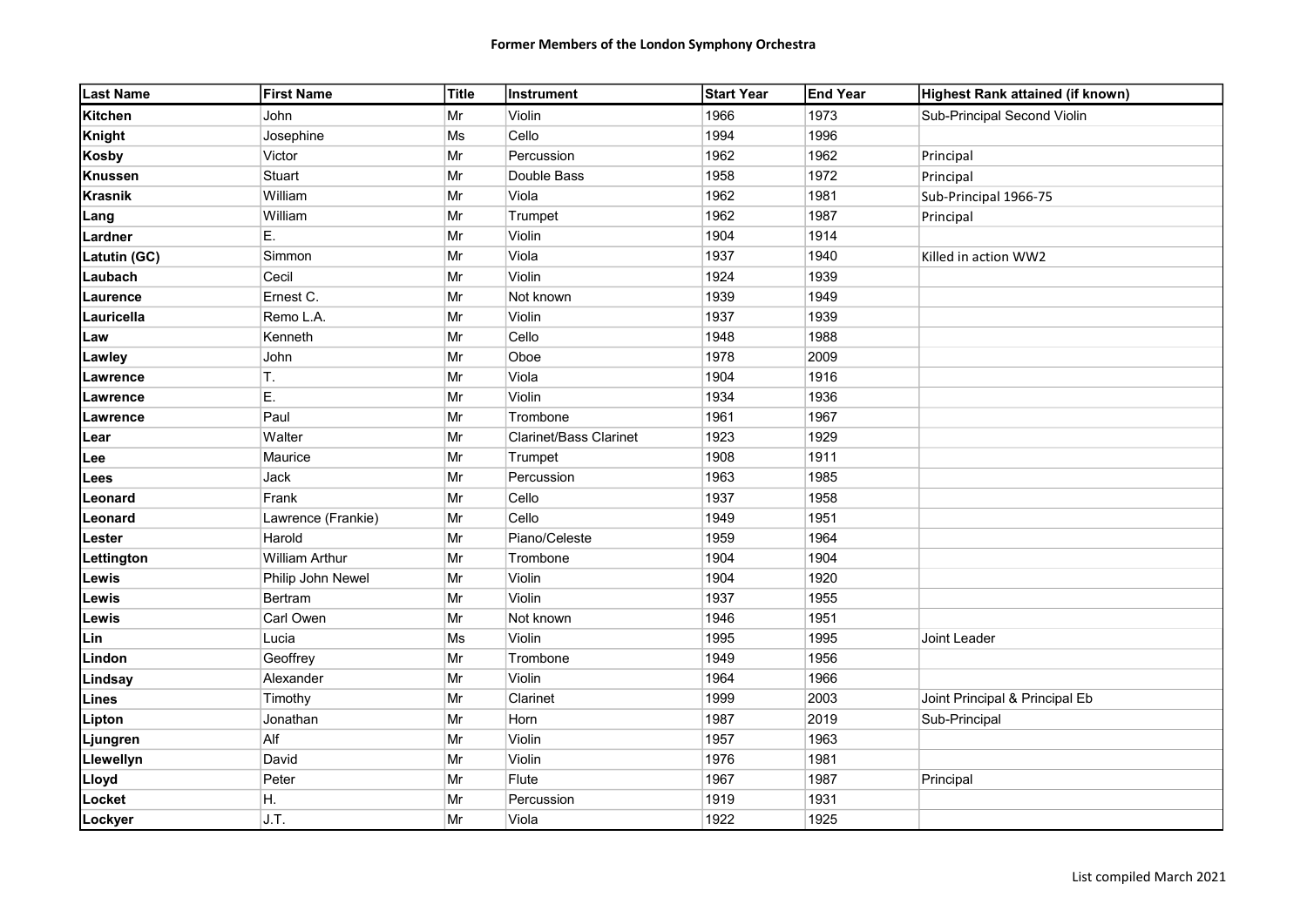| <b>Last Name</b> | <b>First Name</b>        | Title | Instrument             | <b>Start Year</b> | <b>End Year</b> | Highest Rank attained (if known) |
|------------------|--------------------------|-------|------------------------|-------------------|-----------------|----------------------------------|
| Long             | Jack                     | Mr    | Cello                  | 1958              | 1983            | Sub-Principal                    |
| Lord             | Roger                    | Mr    | Oboe                   | 1953              | 1986            | Principal                        |
| Losowsky         | Isaac                    | Mr    | Violin                 | 1937              | 1939            |                                  |
| Lotter           | Adolf                    | Mr    | Double Bass            | 1933              | 1940            | Principal                        |
| Lyons            | Minat                    | Ms    | Cello                  | 2007              | 2021            |                                  |
| Luxon            | Charles                  | Mr    | Tuba                   | 1950              | 1953            |                                  |
| Lythell          | Henry (Harry)            | Mr    | Oboe                   | 1957              | 1975            |                                  |
| <b>MacArthur</b> | Cyril                    | Mr    | Double Bass            | 1949              | 1951            |                                  |
| <b>MacDonald</b> | <b>William Donald</b>    | Mr    | Not known              | 1943              | 1943            |                                  |
| <b>Mackenzie</b> | James Lennox             | Mr    | Violin                 | 1980              | 2018            | Sub Leader                       |
| <b>Maddren</b>   | <b>Harold Edwin</b>      | Mr    | Viola                  | 1933              | 1939            |                                  |
| <b>Magrath</b>   | Guy                      | Mr    | Violin                 | 1915              | 1916            |                                  |
| <b>Maguire</b>   | Hugh                     | Mr    | Violin                 | 1956              | 1962            | Leader                           |
| <b>Malowany</b>  | Leslie                   | Mr    | Viola                  | 1962              | 1964            | Principal                        |
| <b>Malsch</b>    | William Mitchener        | Mr    | Oboe                   | 1904              | 1912            | Principal                        |
| <b>Maney</b>     | Arthur                   | Mr    | Cello                  | 1904              | 1935            |                                  |
| <b>Maney</b>     | E.F.                     | Mr    | Double Bass            | 1904              | 1906            |                                  |
| <b>Maney</b>     | Edmund A.                | Mr    | Violin                 | 1904              | 1923            |                                  |
| <b>Mansfield</b> | <b>Frederick Charles</b> | Mr    | Trombone/Bass Trombone | 1947              | 1951            |                                  |
| <b>Marret</b>    | James E                  | Mr    | Not known              | 1946              | 1947            |                                  |
| <b>Marriner</b>  | <b>Sir Neville</b>       | Mr    | Violin                 | 1955              | 1969            | <b>Principal Second Violin</b>   |
| <b>Marriner</b>  | Andrew                   | Mr    | Clarinet               | 1986              | 2019            | Principal                        |
| <b>Marrion</b>   | Paul                     | Mr    | Double Bass            | 1978              | 1988            | Co-Principal                     |
| <b>Marson</b>    | John                     | Mr    | Harp                   | 1959              | 1969            | Principal                        |
| <b>Martin</b>    | David                    | Mr    | Violin                 | 1933              | 1939            |                                  |
| <b>Martin</b>    | (Ebenezer) Lawrence      | Mr    | Trombone               | 1938              | 1939            |                                  |
| <b>Martin</b>    | William ?Wilhelm         | Mr    | Violin                 | 1968              | 1970            |                                  |
| <b>Martin</b>    | Thomas                   | Mr    | Double Bass            | 1972              | 1997            | Principal                        |
| <b>Mason</b>     | G.                       | Miss  | Harp                   | 1905              | 1920            | Principal                        |
| <b>Mason</b>     | John                     | Mr    | Horn                   | 1933              | 1939            | Principal                        |
| <b>Mathison</b>  | Frank                    | Mr    | Trombone/Bass Trombone | 1963              | 1993            | Principal Bass Trombone          |
| <b>Matt</b>      | A.E.                     | Mr    | <b>Bass Trumpet</b>    | 1905              | 1909            |                                  |
| <b>Matthews</b>  | A. Douglas               | Mr    | Clarinet               | 1948              | 1959            |                                  |
| <b>Matthews</b>  | Thomas                   | Mr    | Violin                 | 1952              | 1953            | Leader                           |
| <b>Maybank</b>   | Fred                     | Mr    | Not known              | Not known         | Not known       |                                  |
| <b>Maynard</b>   | James                    | Mr    | Trombone               | 1998              | 2021            |                                  |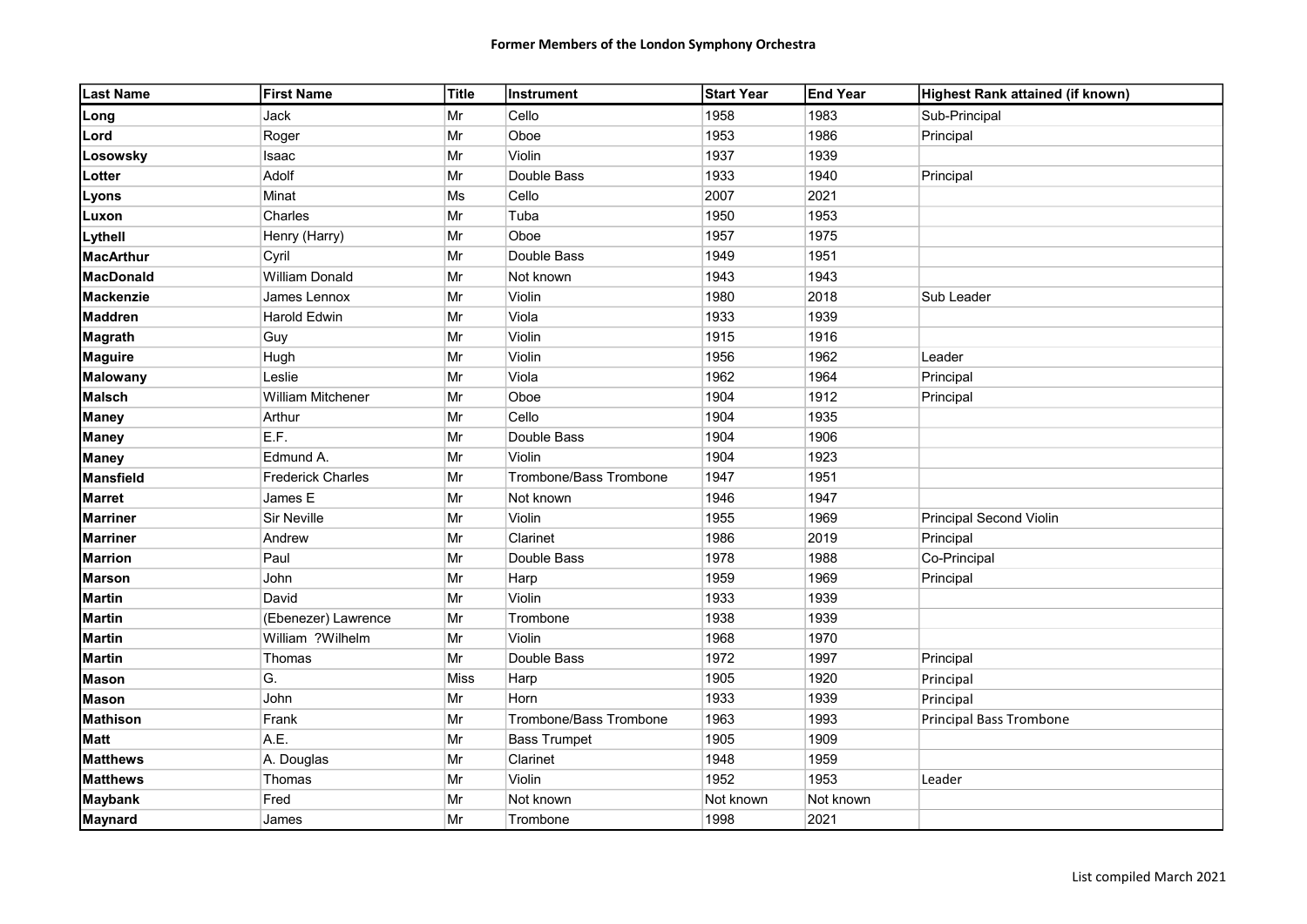| <b>Last Name</b>  | <b>First Name</b>       | Title      | Instrument             | <b>Start Year</b> | <b>End Year</b> | Highest Rank attained (if known) |
|-------------------|-------------------------|------------|------------------------|-------------------|-----------------|----------------------------------|
| <b>McCarthy</b>   | John                    | Mr         | Oboe                   | 1933              | 1949            | Principal                        |
| <b>McDonagh</b>   | J.                      | Mr         | Cor Anglais            | 1920              | 1928            |                                  |
| <b>McDonough</b>  | lan                     | Mr         | Violin                 | 1982              | 2004            | Sub Principal Second Violin      |
| <b>McGavin</b>    | Andrew                  | Mr         | Horn                   | 1948              | 1954            |                                  |
| <b>McGee</b>      | Andrew                  | Mr         | Violin                 | 1961              | 1966            | Acting/Joint Leader              |
| <b>McGee</b>      | Robin                   | $\vert$ Mr | Double Bass            | 1965              | 1975            | Sub/Co Principal                 |
| <b>McGrath</b>    | Rod                     | Mr         | Cello                  | 1978              | 1998            | Co-Principal                     |
| <b>McLaughlin</b> | А                       | Mr         | Viola                  | 1904              | 1920            |                                  |
| <b>McMenemy</b>   | John                    | Mr         | Violin                 | 1948              | 1949            |                                  |
| <b>McMenemy</b>   | Michael                 | Mr         | Violin                 | 1961              | 1962            |                                  |
| Meacham           | Joseph                  | Mr         | Violin                 | 1915              | 1928            |                                  |
| <b>Meachem</b>    | John                    | $\vert$ Mr | Not known              | 1939              | 1946            |                                  |
| <b>Measham</b>    | David                   | Mr         | Violin                 | 1965              | 1973            | Principal Second Violin          |
| <b>Measham</b>    | Joseph                  | Mr         | Not known              | Not known         | 1946            |                                  |
| <b>Meek</b>       | John                    | $\vert$ Mr | Viola                  | 1948              | 1951            |                                  |
| <b>Meek</b>       | William Harold          | Mr         | Violin                 | 1948              | 1970            |                                  |
| <b>Meier</b>      | H.E.                    | Mr         | Violin                 | 1904              | 1910            |                                  |
| <b>Merret</b>     | James E                 | Mr         | Not known              | 1946              | 1947            |                                  |
| <b>Merry</b>      | Fred                    | Mr         | Percussion             | 1904              | 1924            |                                  |
| <b>Merson</b>     | John V.                 | Mr         | Not known              | 1959              | Not known       |                                  |
| <b>Meulien</b>    | Maurice                 | Mr         | Cello                  | 1971              | 1981            | Co-Principal                     |
| <b>Meyer</b>      | Robert                  | Mr         | Double Bass            | 1950              | 1965            |                                  |
| <b>Milne</b>      | Patrick                 | $\vert$ Mr | Bassoon                | 1968              | 1977            |                                  |
| <b>Mitchell</b>   | Michael (Mitch)         | Mr         | Violin/Viola           | 1953              | 1987            |                                  |
| <b>Mollison</b>   | <b>Bruce</b>            | Mr         | Double Bass            | 1976              | 1991            | Principal                        |
| <b>Monch</b>      | Johannes                | Mr         | Double Bass            | 1933              | 1939            |                                  |
| <b>Mony</b>       | <b>Walter Alexander</b> | Mr         | Violin                 | 1948              | 1955            |                                  |
| <b>Moore</b>      | John R                  | Mr         | Cello                  | 1935              | 1939            |                                  |
| <b>Moore</b>      | Kenneth Alfred          | $\vert$ Mr | Violin                 | 1949              | 1950            |                                  |
| <b>Moore</b>      | Ronald                  | Mr         | Clarinet & Eb Clarinet | 1951              | 1989            | Principal Eb clarinet            |
| <b>Moore</b>      | Kieron                  | Mr         | Oboe                   | 1989              | 2012            | Principal                        |
| <b>Moore</b>      | Maxine                  | Ms         | Viola                  | 2000              | 2008            |                                  |
| <b>Morel</b>      | E. (poss Noel)          | Mr         | Double Bass            | 1912              | 1923            |                                  |
| <b>Morgan</b>     | Dominic                 | Mr         | Bassoon/Contra Bassoon | 1994              | 2021            | Principal Contra Bassoon         |
| <b>Morley</b>     | Reginald                | Mr         | Violin                 | 1929              | 1931            |                                  |
| <b>Morris</b>     | Granville               | Mr         | Violin                 | 1953              | 1956            |                                  |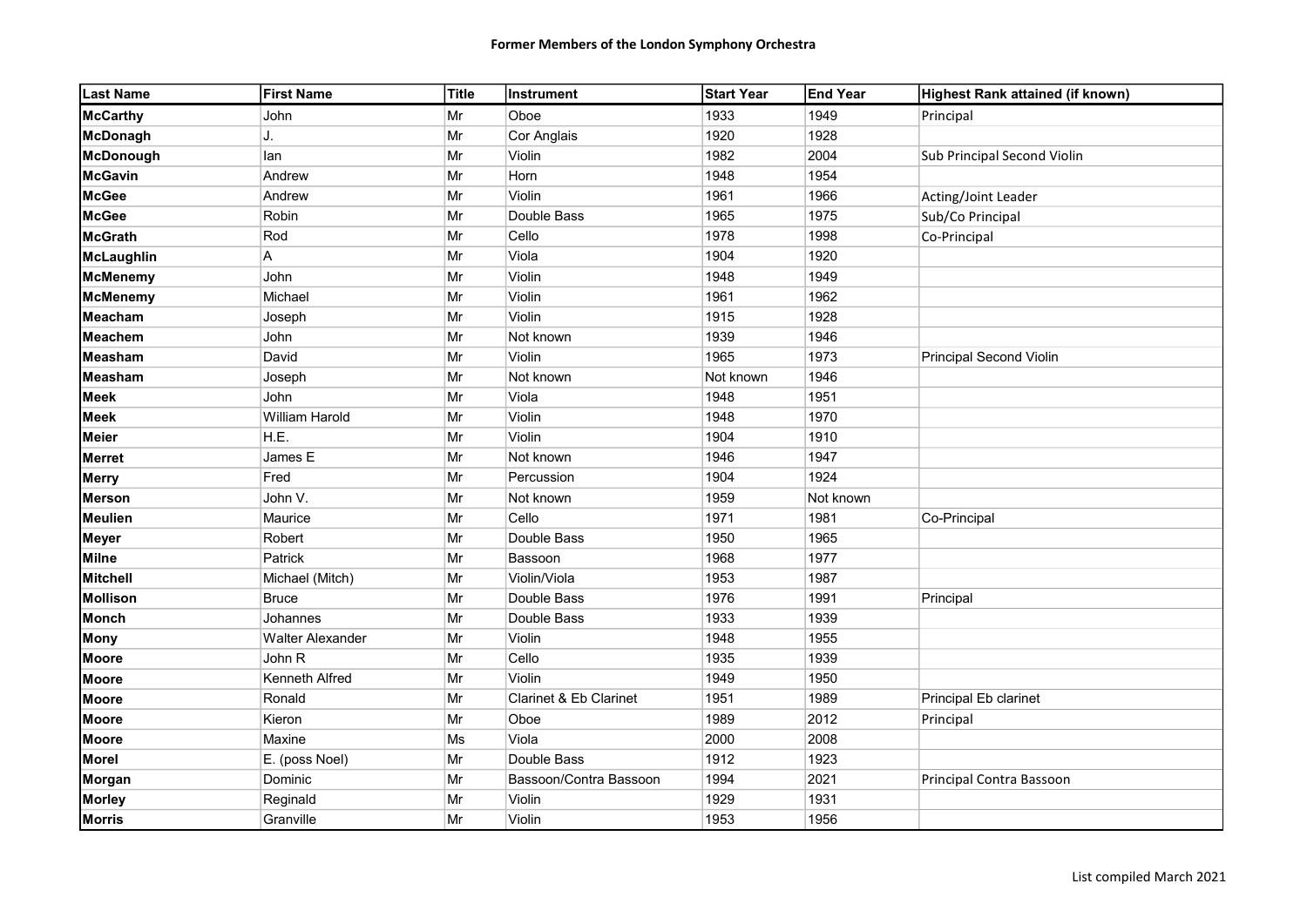| <b>Last Name</b>  | <b>First Name</b>     | Title      | Instrument               | <b>Start Year</b> | End Year | Highest Rank attained (if known) |
|-------------------|-----------------------|------------|--------------------------|-------------------|----------|----------------------------------|
| <b>Morrison</b>   | T.H.                  | Mr         | Violin                   | 1904              | 1911     | Sub Principal 1908               |
| <b>Morton</b>     | Terence               | Mr         | Violin/Personnel Manager | 1966              | 1999     |                                  |
| <b>Mouat</b>      | Reginald              | Mr         | Violin                   | 1948              | 1957     |                                  |
| <b>Moxon</b>      | Sydney Harvey         | Mr         | Trumpet                  | 1907              | 1916     | Killed in action WW1             |
| <b>Murchie</b>    | Robert                | Mr         | Flute/Piccolo            | 1914              | 1920     |                                  |
| <b>Murphy</b>     | F.                    | Mr         | Oboe                     | 1913              | 1922     |                                  |
| <b>Murphy MBE</b> | Maurice Harrison      | Mr         | Trumpet                  | 1977              | 2007     | Principal                        |
| <b>Murray</b>     | Alexander             | Mr         | Flute                    | 1955              | 1966     | Principal                        |
| <b>Muscant</b>    | Peter                 | Mr         | Cello                    | 1960              | 1965     |                                  |
| <b>Mutter</b>     | Gordan                | Mr         | Viola                    | 1939              | 1940     |                                  |
| <b>Nacmanson</b>  | D.                    | Mr         | Violin                   | 1935              | 1939     |                                  |
| <b>Neal</b>       | Gordon                | Mr         | Double Bass              | 1957              | 1977     |                                  |
| <b>Nelson</b>     | Norman                | Mr         | Violin                   | 1956              | 1962     |                                  |
| <b>Nesbitt</b>    | Dennis                | Mr         | Cello                    | 1953              | 1954     |                                  |
| <b>Newell</b>     | Daniel                | $\vert$ Mr | Trumpet                  | 2015              | 2016     | Sub-Principal                    |
| <b>Newson</b>     | Gerald                | Mr         | Double Bass              | 1968              | 2008     |                                  |
| <b>Newton</b>     | Charles               | Mr         | Violin                   | 1904              | 1923     |                                  |
| <b>Newton</b>     | A.R.                  | $\vert$ Mr | Bassoon                  | 1921              | 1928     |                                  |
| <b>Nicholson</b>  | Ralph Ward            | Mr         | Violin                   | 1937              | 1963     |                                  |
| <b>Nikolitch</b>  | Gordan                | Mr         | Leader                   | 1998              | 2017     | Leader                           |
| <b>Nisbet</b>     | <b>Henry Daniel</b>   | Mr         | Flute                    | 1912              | 1912     | Guest Principal on US Tour 1912  |
| <b>Nixon</b>      | Joyce                 | Ms         | Violin                   | 1982              | 2004     |                                  |
| <b>Noble</b>      | Robert                | Mr         | Horn/Piano               | 1955              | 1992     | Principal Horn 1966              |
| <b>Nolan</b>      | David                 | Mr         | Violin                   | 1974              | 1976     | Principal Second Violin          |
| <b>Nolan</b>      | Francis               | Mr         | Flute/Piccolo            | 1975              | 1999     | Principal Piccolo                |
| <b>Nolte</b>      | Philip                | Mr         | Violin                   | 2005              | 2016     |                                  |
| Norrington        | Cecil                 | Mr         | Percussion               | 1948              | 1950     |                                  |
| <b>Norriss</b>    | Peter                 | Mr         | Viola                    | 1974              | 2007     | Sub Principal 1976-77            |
| <b>Northcott</b>  | Ray                   | Mr         | Percussion               | 1962              | 2003     | Sub Principal 1962               |
| <b>Numor</b>      | Walter                | Mr         | Not known                | 1944              | 1945     |                                  |
| <b>Nunn</b>       | Walter                | Mr         | Not known                | Not known         | 1946     |                                  |
| <b>Nutty</b>      | Kevin                 | Mr         | Percussion               | 1971              | 1972     |                                  |
| O'Brien           | Brendan               | Mr         | Violin                   | 1965              | 1965     |                                  |
| O'Neil            | Clarence              | Mr         | Timpani                  | 1928              | 1939     |                                  |
| Onley             | <b>Ronald Charles</b> | Mr         | Violin                   | 1936              | 1939     |                                  |
| <b>Ovens</b>      | Raymond               | Mr         | Violin                   | 1953              | 1955     |                                  |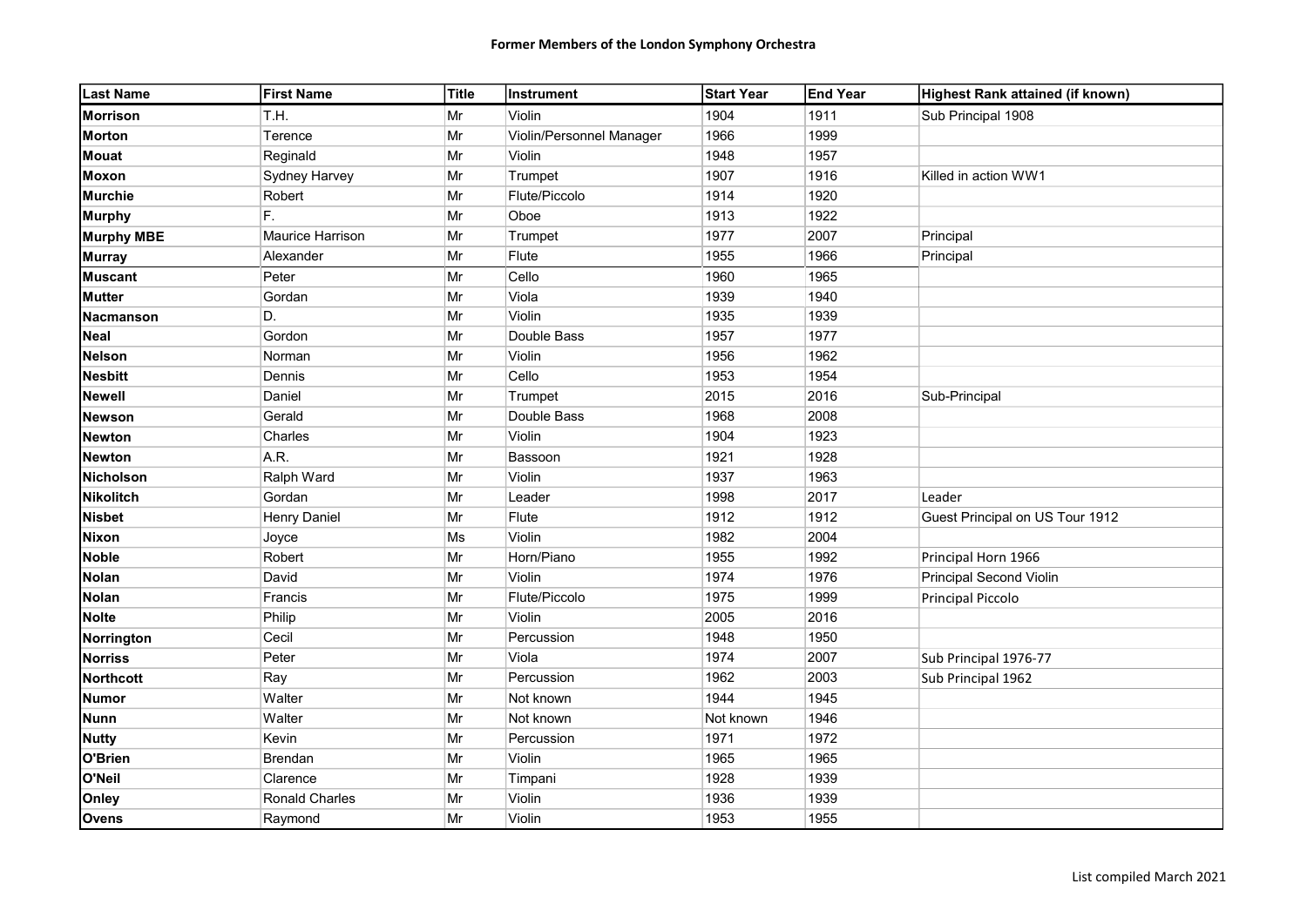| <b>Last Name</b>     | <b>First Name</b>     | Title      | Instrument             | Start Year | <b>End Year</b> | Highest Rank attained (if known) |
|----------------------|-----------------------|------------|------------------------|------------|-----------------|----------------------------------|
| <b>Overton</b>       | William J             | Mr         | Trumpet                | 1934       | 1939            |                                  |
| Palmer               | George                | Mr         | Percussion             | 1959       | 1961            |                                  |
| <b>Palmer</b>        | Geoffrey              | Mr         | Violin                 | 1966       | 1967            |                                  |
| <b>Parfitt</b>       | Harold                | Mr         | Violin                 | 1959       | 1962            |                                  |
| <b>Paris</b>         | Colin                 | Mr         | Double Bass            | 1988       | 2021            |                                  |
| <b>Parker</b>        | <b>B.Patterson</b>    | Mr         | Cello                  | 1904       | 1929            | Principal                        |
| <b>Parker</b>        | C.B.                  | Mr         | Violin                 | 1904       | 1923            |                                  |
| Parker-Smith         | Geoffrey              | Mr         | Violin                 | 1937       | 1967            |                                  |
| Parkington           | Frederick Gershom     | Mr         | Cello                  | 1915       | 1920            |                                  |
| Parry                | Eileen                | Ms         | Unknown                | 1944       | 1955            |                                  |
| Parry                | Peter                 | Mr         | Contra Bassoon         | 1949       | 1951            |                                  |
| Parry                | Martin                | Mr         | Flute                  | 1986       | 2008            |                                  |
| Partridge            | Bernard               | Mr         | Violin                 | 1969       | 1972            |                                  |
| <b>Patten</b>        | Harold Roy            | Mr         | Viola                  | 1946       | 1951            |                                  |
| Payne                | Arthur W.             | Mr         | Violin                 | 1904       | 1912            | Leader                           |
| Payne                | Charles Louis         | $\vert$ Mr | Double Bass            | 1937       | 1948            |                                  |
| Peatfield            | Thomas                | Mr         | Violin                 | 1912       | 1920            |                                  |
| Penn                 | Alexander             | Mr         | Horn                   | 1915       | 1931            |                                  |
| Pennington           | John                  | $\vert$ Mr | Violin                 | 1921       | 1924            |                                  |
| <b>Peters</b>        | Ronald                | Mr         | Double Bass            | 1948       | 1949            |                                  |
| <b>Phillips</b>      | James Henry           | Mr         | Cello                  | Not known  | 1939            |                                  |
| <b>Potter</b>        | James                 | Mr         | Cello                  | 1979       | 1984            |                                  |
| <b>Powell</b>        | Frederick             | Mr         | Double Bass            | 1949       | 1955            |                                  |
| <b>Powrie</b>        | Douglas               | Mr         | Cello                  | 1966       | 1983            | Sub Principal 1975               |
| <b>Prim</b>          | А                     | Mr         | Unknown                | 1936       | Unknown         |                                  |
| Pritchard            | Eric                  | Mr         | Timpani and Percussion | 1963       | 1963            | Principal April-Oct 1963         |
| Probyn               | Frank                 | Mr         | Horn                   | 1922       | 1928            |                                  |
| <b>Purcell-Jones</b> | R.                    | Mr         | Cello                  | 1904       | 1931            |                                  |
| Pyatt                | David                 | Mr         | Horn                   | 1998       | 2012            | Principal                        |
| Pyper                | Earl S                | $\vert$ Mr | Violin                 | 1954       | 1956            |                                  |
| Quaife               | James                 | Mr         | Horn                   | 1958       | 1982            |                                  |
| Quarrington          | Joel                  | $\vert$ Mr | Double Bass            | 2013       | 2014            | Principal                        |
| Ralph                | Horace                | Mr         | Violin                 | 1904       | 1939            |                                  |
| <b>Reed</b>          | William Henry (Billy) | Mr         | Violin                 | 1904       | 1934            | Leader 1912-34                   |
| <b>Reeves</b>        | H.Wynn                | Mr         | Violin                 | 1904       | 1931            | Sub Principal                    |
| <b>Reid</b>          | William               | Mr         | Violin                 | 1954       | 1959            |                                  |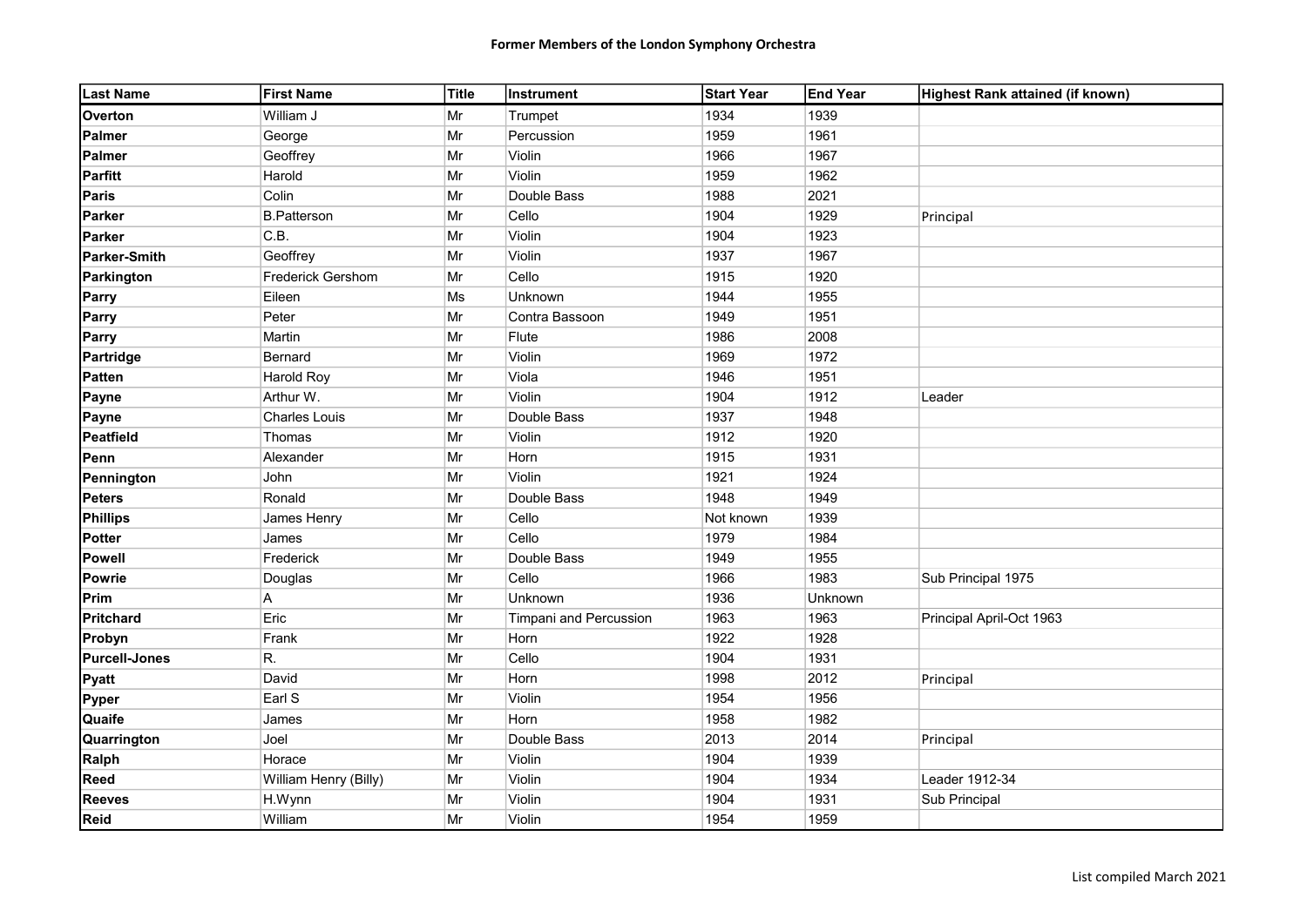| <b>Last Name</b> | <b>First Name</b> | Title      | Instrument  | <b>Start Year</b> | <b>End Year</b> | Highest Rank attained (if known) |
|------------------|-------------------|------------|-------------|-------------------|-----------------|----------------------------------|
| Reillie          | Bernard           | Mr         | Violin      | 1915              | 1921            |                                  |
| <b>Renwick</b>   | Colin             | Mr         | Violin      | 1978              | 2020            |                                  |
| <b>Retallick</b> | Robert            | Mr         | Violin      | 1967              | 2001            |                                  |
| Reuben           | Cyril             | Mr         | Violin      | 1956              | 1993            |                                  |
| <b>Reynolds</b>  | George            | Mr         | Trumpet     | 1963              | 1978            |                                  |
| <b>Rhodes</b>    | lan               | Mr         | Violin      | 1991              | 2017            |                                  |
| <b>Ricketts</b>  | J.                | Mr         | Violin      | 1904              | 1931            |                                  |
| <b>Riddle</b>    | Frederic          | Mr         | Viola       | 1933              | 1937            | Principal                        |
| <b>Rigby</b>     | Nicholas          | Mr         | Violin      | 1977              | 1979            |                                  |
| <b>Ritchie</b>   | Thomas lan        | Mr         | Not known   | 1947              | 1949            |                                  |
| Roberjot         | John              | $\vert$ Mr | Cello       | 1953              | 1955            |                                  |
| <b>Roberts</b>   | Ellis             | Mr         | Violin      | 1904              | 1912            |                                  |
| <b>Robertson</b> | (David) Roy       | Mr         | Violin      | 1919              | 1920            |                                  |
| Robinson         | Edward .J.        | Mr         | Cello       | 1922              | 1928            |                                  |
| Robinson         | J.                | Mr         | Violin      | 1928              | 1931            |                                  |
| Robinson         | John L.           | $\vert$ Mr | Not known   | 1939              | 1953            |                                  |
| Robinson         | Lawrence          | Mr         | Double Bass | 1953              | 1955            |                                  |
| <b>Robinson</b>  | Hilary            | $\vert$ Mr | Cello       | 1962              | 1965            |                                  |
| Robinson         | Martin            | $\vert$ Mr | Cello       | 1967              | 1970            |                                  |
| Rodwell          | Nicholas          | Mr         | Clarinet    | 1990              | 1997            | Joint Principal                  |
| Ronayne          | John E            | Mr         | Violin      | 1955              | 1957            |                                  |
| Ronchetti        | Martin            | Mr         | Clarinet    | 1966              | 1966            | Principal                        |
| <b>Rooke</b>     | John              | Mr         | Horn        | 1973              | 1976            | <b>Assistant Principal</b>       |
| <b>Roskelly</b>  | William Marshall  | Mr         | Cello       | 1946              | 1954            |                                  |
| Rothwell         | Evelyn            | Miss       | Oboe        | 1934              | 1939            | Principal                        |
| Rowlinson        | Stephen           | Mr         | Violin      | 1983              | 2010            |                                  |
| <b>Ruchley</b>   | John Henry        | Mr         | Cello       | 1939              | 1942            |                                  |
| <b>Ruddock</b>   | Gerald            | $\vert$ Mr | Trumpet     | 1997              | 2018            | Sub Principal                    |
| <b>Rundell</b>   | Kevin             | Mr         | Double Bass | 1991              | 1992            | Joint Principal                  |
| <b>Rush</b>      | Celeste           | Ms         | Violin      | 1993              | 1996            |                                  |
| <b>Rushley</b>   | J.H.              | Mr         | Not known   | Not known         | 1945            |                                  |
| <b>Rutledge</b>  | Roger             | Mr         | Horn        | 1958              | 1965            |                                  |
| Ryan             | John Killian      | Mr         | Horn        | 2001              | 2009            | Co-Principal                     |
| <b>Saens</b>     | А.                | $\vert$ Mr | Violin      | 1929              | 1930            |                                  |
| <b>Salinas</b>   | Mayra             | Ms         | Violin      | 1998              | 1998            |                                  |
| <b>Salkeld</b>   | Frederick         | Mr         | Horn        | 1929              | 1931            |                                  |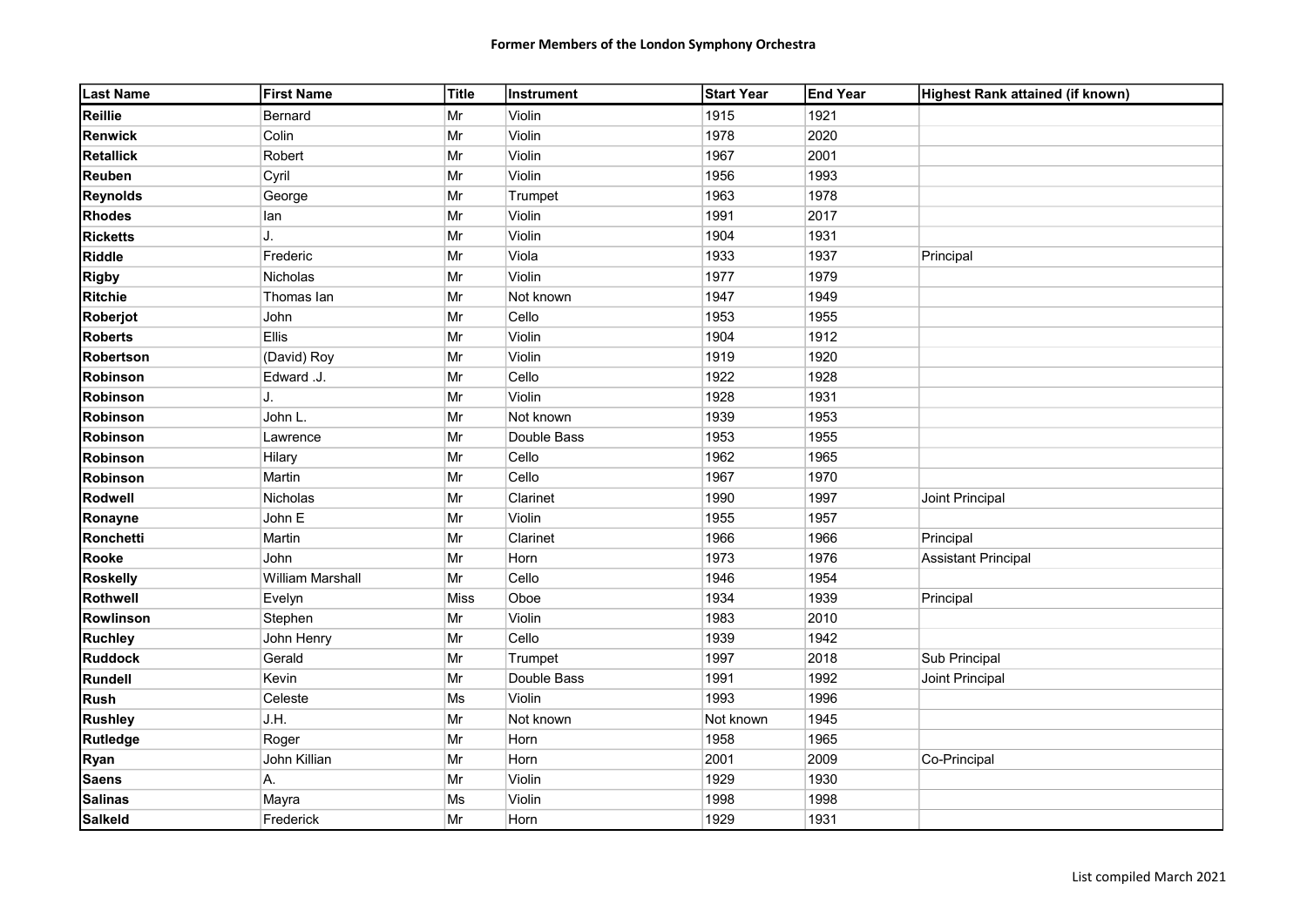| <b>Last Name</b> | <b>First Name</b>   | Title | Instrument           | Start Year | <b>End Year</b> | Highest Rank attained (if known) |
|------------------|---------------------|-------|----------------------|------------|-----------------|----------------------------------|
| <b>Salpeter</b>  | Max                 | Mr    | Violin               | 1933       | 1939            |                                  |
| <b>Sanders</b>   | Lowry               | Mr    | Flute/Piccolo        | 1948       | 1988            | <b>Principal Piccolo</b>         |
| <b>Sanders</b>   | Mark (Marcus)       | Mr    | Violin/Librarian     | Not known  | 1950            |                                  |
| <b>Saunders</b>  | Francis             | Mr    | Cello                | 1970       | 2007            |                                  |
| Scheffel-Stein   | Renata              | Miss  | Harp                 | 1969       | 1983            | Principal                        |
| <b>Schroeder</b> | IJ.                 | Mr    | Percussion/Librarian | 1904       | 1928            |                                  |
| <b>Schwiller</b> | Isidore             | Mr    | Violin               | 1933       | 1953            |                                  |
| <b>Schwiller</b> | Ralph               | Mr    | Not known            | 1949       | 1953            |                                  |
| <b>Scott</b>     | Walter              | Mr    | Not known            | 1946       | 1950            |                                  |
| Seenan           | Hugh                | Mr    | Horn                 | 1984       | 1997            | Principal                        |
| <b>Setty</b>     | Albert              | Mr    | Timpani              | 1962       | 1963            |                                  |
| <b>Shamlian</b>  | John                | Mr    | Bassoon              | 1948       | 1951            |                                  |
| <b>Sharpe</b>    | Cedric              | Mr    | Cello                | 1931       | 1939            | Principal                        |
| <b>Sheen</b>     | Graham              | Mr    | Bassoon              | 1977       | 1977            | <b>Guest Principal</b>           |
| <b>Shilling</b>  | Lindsay             | Mr    | Trombone             | 1994       | 1995            |                                  |
| <b>Shillito</b>  | Martin              | Mr    | Horn                 | 1966       | 1970            |                                  |
| <b>Shingles</b>  | Cecil Stephen       | Mr    | Viola                | 1949       | 1954            |                                  |
| <b>Shore</b>     | Bernard             | Mr    | Viola                | 1921       | 1928            |                                  |
| Silverthorne     | Paul                | Mr    | Viola                | 1991       | 2015            | Joint Principal                  |
| <b>Silvester</b> | William H.          | Mr    | Double Bass          | 1904       | 1915            |                                  |
| <b>Silvester</b> | Jack (John) Henry   | Mr    | Double Bass          | 1913       | 1931            |                                  |
| <b>Simon</b>     | J.L.                | Mr    | Trumpet              | 1904       | 1906            |                                  |
| <b>Skeaping</b>  | Kenneth             | Mr    | Violin               | 1923       | 1936            |                                  |
| <b>Slight</b>    | G.                  | Mr    | Flute                | 1904       | 1911            |                                  |
| <b>Smaile</b>    | Harry               | Mr    | Percussion           | 1962       | 1966            |                                  |
| <b>Smart</b>     | Basil               | Mr    | Violin               | 1965       | 1976            |                                  |
| <b>Smith</b>     | <b>Arthur Henry</b> | Mr    | Trumpet              | 1904       | 1918            |                                  |
| <b>Smith</b>     | Wilfred             | Mr    | Viola                | 1919       | 1931            |                                  |
| <b>Smith</b>     | Gilbert             | Mr    | Not known            | 1939       | 1947            |                                  |
| <b>Smith</b>     | Ivan                | Mr    | Violin               | 1977       | 1979            | Sub-Principal 1978               |
| <b>Smith</b>     | Brian               | Mr    | Violin               | 1978       | 1980            |                                  |
| <b>Smith</b>     | Malcolm             | Mr    | Trumpet              | 1982       | 1988            | Co-Principal                     |
| Smyth            | Alan Owen           | Mr    | Viola                | 1961       | 1975            |                                  |
| <b>Snell</b>     | Howard              | Mr    | Trumpet              | 1960       | 1976            | Principal                        |
| Snell            | Juliet              | Miss  | Violin               | 1989       | 1990            |                                  |
| Solomon          | Alexander           | Mr    | Violin               | 1904       | 1913            |                                  |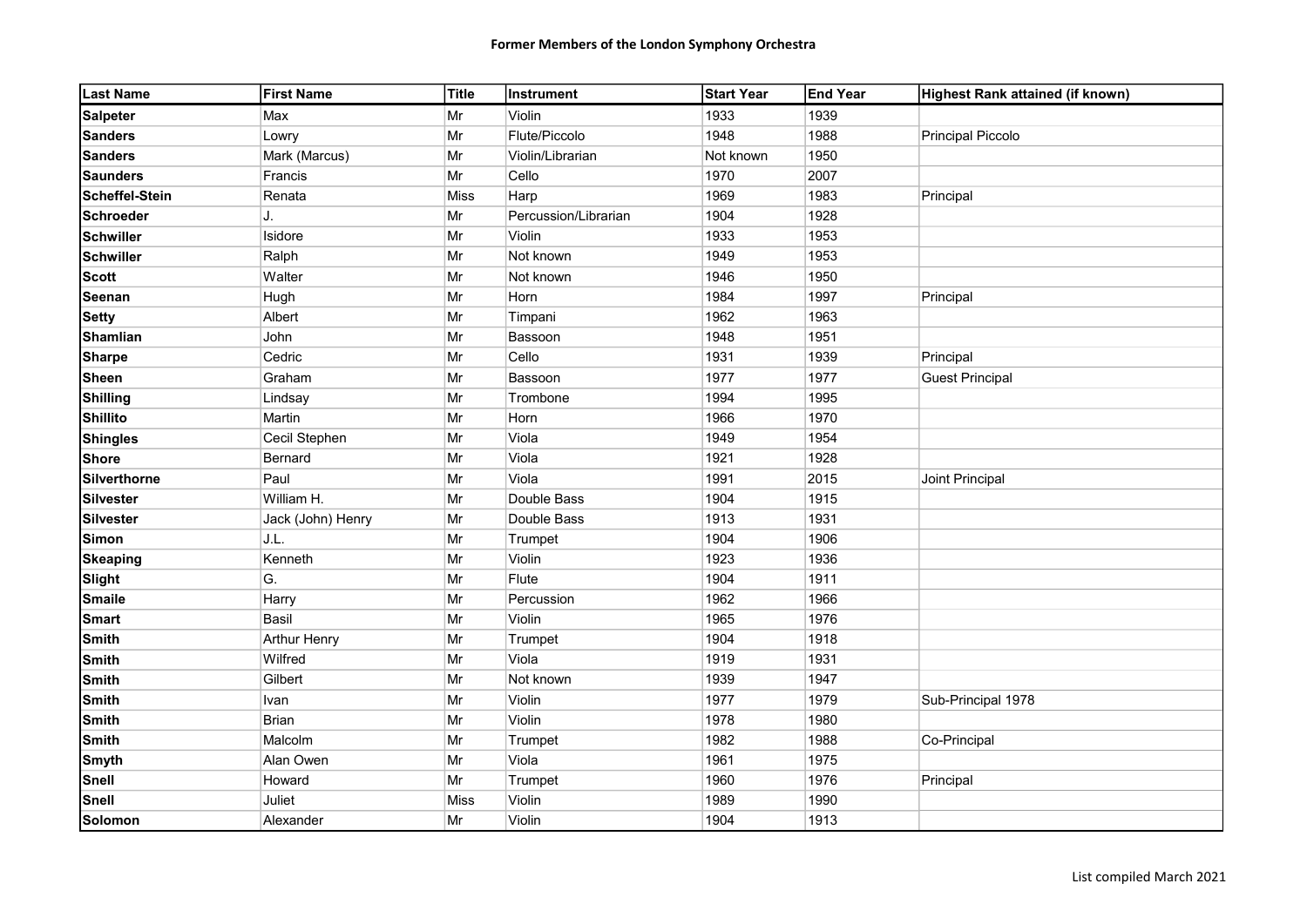| <b>Last Name</b>   | <b>First Name</b>            | Title      | Instrument                    | <b>Start Year</b> | End Year | Highest Rank attained (if known) |
|--------------------|------------------------------|------------|-------------------------------|-------------------|----------|----------------------------------|
| Solomon            | John Jacob                   | Mr         | Trumpet                       | 1904              | 1939     | Principal                        |
| <b>Soutter</b>     | James                        | Mr         | Violin                        | 1935              | 1951     | Principal Second Violin          |
| <b>Spencer</b>     | Michael                      | Mr         | Violin                        | 1986              | 2001     |                                  |
| <b>Stamp</b>       | Jesse                        | Mr         | Trombone                      | 1909              | 1928     | Principal                        |
| <b>Standage</b>    | Simon                        | Mr         | Violin                        | 1969              | 1972     |                                  |
| <b>Stanley</b>     | Paul James                   | Mr         | Double Bass                   | 1933              | 1939     |                                  |
| <b>Steadman</b>    | Jack William                 | Mr         | Violin                        | 1947              | 1981     |                                  |
| <b>Stembridge</b>  | H. Roland?                   | Mr         | Tuba                          | 1906              | 1906     |                                  |
| <b>Stenhouse</b>   | John                         | Mr         | <b>Clarinet/Bass Clarinet</b> | 1993              | 2007     | Principal Bass Clarinet 2004-07  |
| <b>Sterling</b>    | S.                           | Mr         | Double Bass                   | 1926              | 1931     |                                  |
| <b>Stewart</b>     | C.                           | Mr         | Double Bass                   | 1904              | 1918     |                                  |
| <b>Stewart</b>     | F.                           | Mr         | Violin                        | 1904              | 1923     |                                  |
| <b>Stewart</b>     | William H.                   | Mr         | Double Bass                   | 1904              | 1923     |                                  |
| <b>Stewart</b>     | Donald A                     | Mr         | Violin                        | 1956              | 1983     |                                  |
| <b>Stewart</b>     | Rodney                       | Mr         | Double Bass                   | 1959              | 1960     |                                  |
| <b>Stewart</b>     | Malcolm                      | Mr         | Violin                        | 1978              | 1979     | Sub-Principal Violin             |
| <b>Stier</b>       | Theodore                     | Mr         | Violin                        | 1904              | 1909     |                                  |
| <b>Storer</b>      | Tom                          | Mr         | Cello                         | 1954              | 1978     |                                  |
| <b>Strachan</b>    | R.W.                         | Mr         | Percussion                    | 1904              | 1905     |                                  |
| <b>Stratton</b>    | George Robert                | Mr         | Violin                        | 1925              | 1952     | Leader                           |
| <b>Streatfeild</b> | Simon                        | Mr         | Viola                         | 1956              | 1965     | Principal                        |
| <b>Streather</b>   | William Richard              | Mr         | Double Bass                   | 1904              | 1914     |                                  |
| <b>Stringer</b>    | Alan                         | Mr         | Trumpet                       | 1960              | 1961     | Principal                        |
| <b>Studt</b>       | Richard                      | Mr         | Violin                        | 1977              | 1978     | Leader                           |
| Suh                | Elizabeth                    | Ms         | Violin                        | 1992              | 1997     |                                  |
| <b>Sulski</b>      | Peter                        | Mr         | Viola                         | 1993              | 1999     |                                  |
| <b>Sumpton</b>     | William                      | Mr         | Viola                         | 1954              | 1996     |                                  |
| <b>Sutch</b>       | <b>Walter Arthur</b>         | $\vert$ Mr | Double Bass                   | 1904              | 1928     |                                  |
| <b>Sutcliffe</b>   | Wallace                      | Mr         | Violin                        | 1904              | 1912     |                                  |
| <b>Sutton</b>      | William                      | Mr         | Violin                        | 1904              | 1914     |                                  |
| <b>Swift</b>       | <b>Thomas Albert</b>         | Mr         | Violin                        | 1965              | 1992     |                                  |
| <b>Tabb</b>        | Richard Prestridge Valentine | Mr         | Cello                         | 1904              | 1931     |                                  |
| <b>Talagrand</b>   | Paul                         | Mr         | Cello                         | 1933              | 1961     |                                  |
| Tas                | <b>Pierre Edward</b>         | Mr         | Violin                        | 1925              | 1928     |                                  |
| <b>Taube</b>       | J.                           | Mr         | Violin                        | 1904              | 1918     |                                  |
| <b>Taweel</b>      | Neville                      | Mr         | Violin                        | 1976              | 1977     | Joint Leader                     |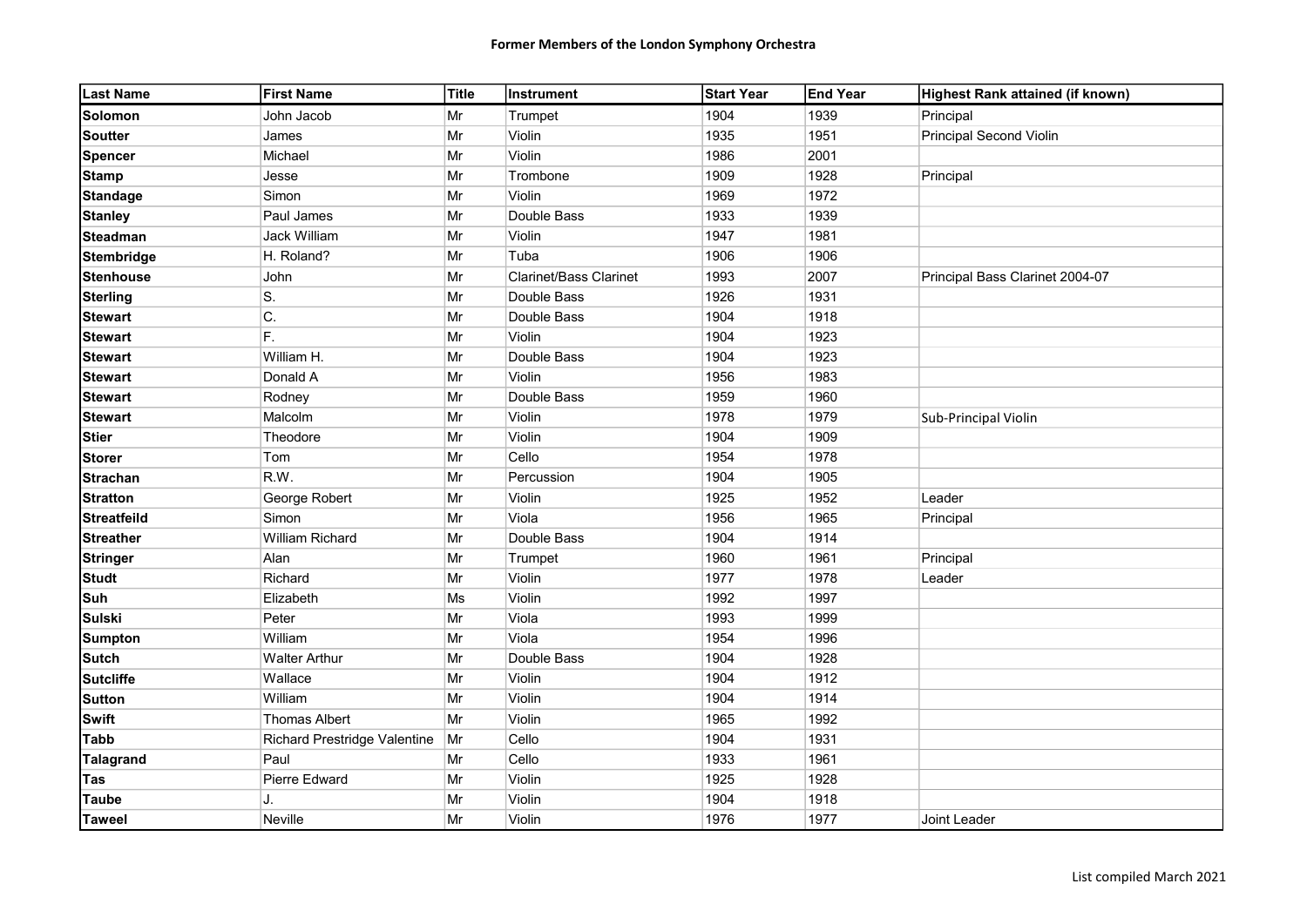| <b>Last Name</b>          | <b>First Name</b>     | Title | <b>Instrument</b>              | <b>Start Year</b> | <b>End Year</b> | Highest Rank attained (if known) |
|---------------------------|-----------------------|-------|--------------------------------|-------------------|-----------------|----------------------------------|
| <b>Taylor</b>             | Henry (Harry) W.      | Mr    | Percussion                     | 1933              | 1950            | Principal Timpani                |
| <b>Taylor</b>             | David Carl            | Mr    | Violin                         | 1936              | 1939            |                                  |
| <b>Taylor</b>             | Allan Spencer         | Mr    | Percussion                     | 1948              | 1951            |                                  |
| <b>Taylor</b>             | Richard Mervyn        | Mr    | Flute                          | 1957              | 1983            | Co-Principal                     |
| <b>Taylor</b>             | Alexander             | Mr    | Viola                          | 1969              | 1990            | Principal                        |
| <b>Thomas</b>             | Brian                 | Mr    | Violin                         | 1962              | 1976            | <b>SP First Violin</b>           |
| <b>Thonger</b>            | Aubrey                | Mr    | Horn                           | 1928              | 1932            | Principal                        |
| <b>Thornton</b>           | <b>Harold Charles</b> | Mr    | Bassoon                        | 1915              | 1919            |                                  |
| <b>Thorpe</b>             | Anthony               | Mr    | <b>Bass Trombone</b>           | 1957              | 1962            |                                  |
| <b>Tibbetts</b>           | Arthur                | Mr    | Violin                         | 1913              | 1926            |                                  |
| <b>Tilley (see Armon)</b> |                       |       |                                |                   |                 |                                  |
| <b>Timothy</b>            | Miriam Jane           | Miss  | Harp                           | 1904              | 1920            | Principal                        |
| <b>Trier</b>              | Stephen               | Mr    | <b>Bass Clarinet</b>           | 1955              | 1966            | Principal                        |
| <b>Trimbey</b>            | C.                    | Mr    | Violin                         | 1929              | 1934            |                                  |
| <b>Truman</b>             | Robert                | Mr    | Cello                          | 1973              | 1976            |                                  |
| <b>Tschaikowsky</b>       | U.                    | Mr    | Violin                         | 1929              | 1935            |                                  |
| <b>Tuckwell OBE</b>       | Barry                 | Mr    | Horn                           | 1955              | 1967            | Principal                        |
| Turner                    | Charles               | Mr    | Timpani                        | 1910              | 1927            | Principal                        |
| Turner                    | Harold                | Mr    | Viola                          | 1929              | 1950            |                                  |
| <b>Turnlund</b>           | George                | Mr    | Viola                          | 1957              | 1970            | Principal                        |
| Van der Meerschen         | Henri Louis           | Mr    | Horn                           | 1904              | 1933            | Principal                        |
| <b>Varlow</b>             | Elisabeth             | Ms    | Viola                          | 1994              | 2005            |                                  |
| Vaughan                   | Karen                 | Miss  | Harp                           | 1984              | 2015            | Co-Principal                     |
| Vaughan                   | Jonathan              | Mr    | Double Bass                    | 1992              | 2002            |                                  |
| <b>Veasey</b>             | Hubert                | Mr    | Violin                         | 1945              | 1962            |                                  |
| <b>Vermont</b>            | Patrick               | Mr    | Viola                          | 1954              | 1989            |                                  |
| <b>Vigay</b>              | Denis                 | Mr    | Cello                          | 1963              | 1964            | (also 1949-51)                   |
| Vijtovitch                | Andreij               | Mr    | Viola                          | 1996              | 2000            | Co-Principal                     |
| Virgo                     | Edwin J               | Mr    | Violin                         | 1937              | 1939            |                                  |
| Wakefield                 | Jeffrey               | Mr    | Violin                         | 1953              | 1962            |                                  |
| <b>Walker</b>             | W. Gordon             | Mr    | Flute/Piccolo                  | 1921              | 1954            | Principal                        |
| <b>Walker</b>             | Edward                | Mr    | Piccolo/Flute                  | 1937              | 1955            | Principal                        |
| <b>Walker</b>             | Hector (Tiggy)        | Mr    | <b>Tuba/Orchestral Manager</b> | 1955              | 1962            | Principal Tuba 1955-59           |
| <b>Walker</b>             | Adam                  | Mr    | Flute                          | 2009              | 2020            | Principal                        |
| <b>Walker</b>             | William E G           | Mr    | Not known                      | Not known         | Not known       |                                  |
| <b>Wallace</b>            | John                  | Mr    | Trumpet                        | 1975              | 1976            | Principal                        |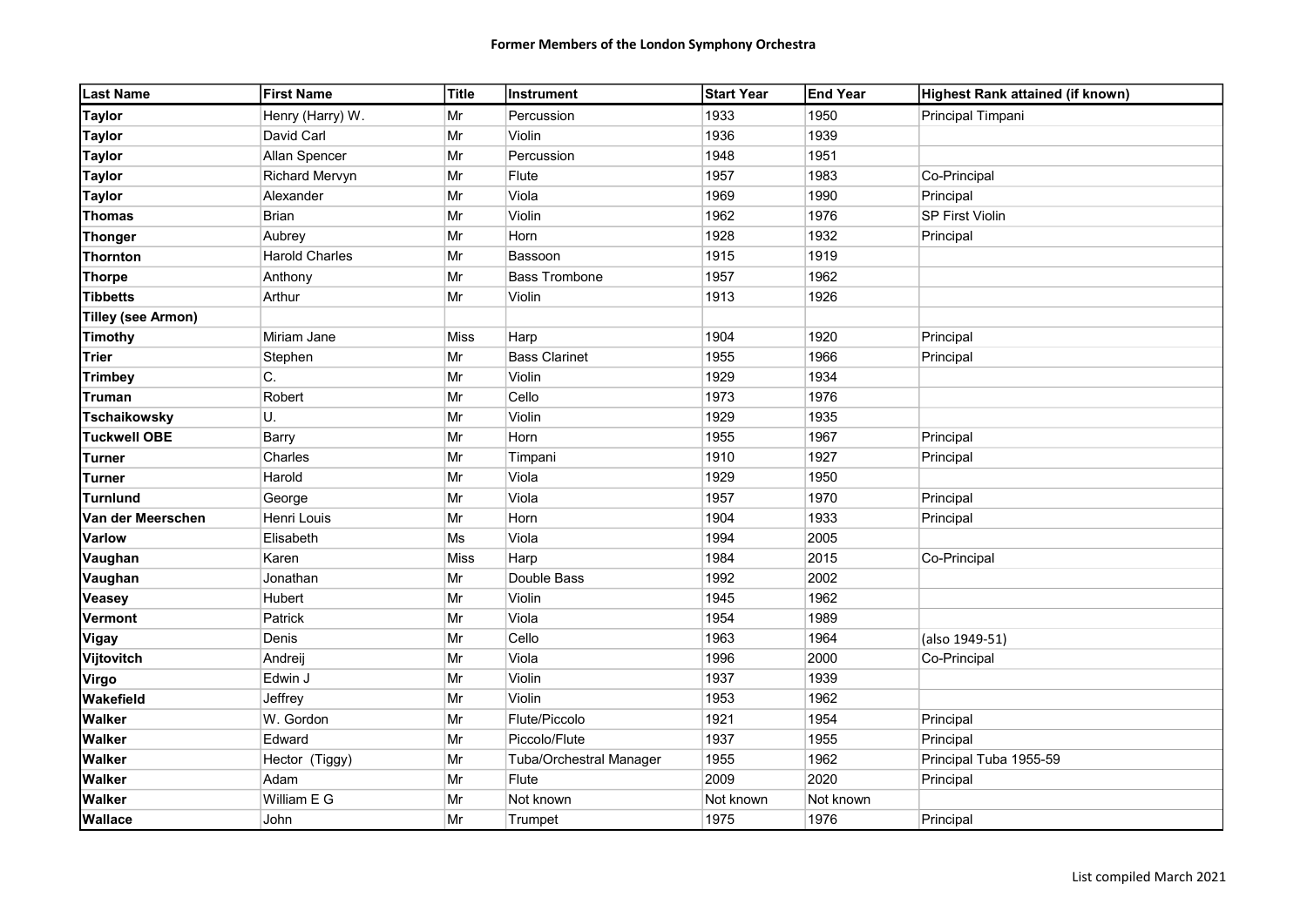| <b>Last Name</b> | <b>First Name</b>       | Title      | Instrument           | <b>Start Year</b> | <b>End Year</b> | Highest Rank attained (if known)         |
|------------------|-------------------------|------------|----------------------|-------------------|-----------------|------------------------------------------|
| <b>Waller</b>    | Ronald                  | Mr         | Bassoon              | 1948              | 1954            | Principal                                |
| Wallington       | Heather                 | Ms         | Viola                | 2010              | 2019            |                                          |
| <b>Walton</b>    | Bernard                 | Mr         | Clarinet             | 1967              | 1968            | Principal                                |
| Ward             | Maxwell                 | Mr         | Viola                | 1951              | 1956            |                                          |
| Wardle           | Stephen                 | Mr         | Percussion           | 1986              | 1989            |                                          |
| Wareham          | Geoffrey                | Mr         | Oboe                 | 1968              | 1970            |                                          |
| <b>Warren</b>    | Graham                  | Mr         | Horn                 | 1975              | 1979            |                                          |
| Waterhouse       | William                 | Mr         | Bassoon              | 1958              | 1964            | Principal                                |
| <b>Waters</b>    | S.                      | Mr         | Clarinet             | 1934              | 1937            |                                          |
| <b>Watkins</b>   | David                   | Mr         | Harp                 | 1971              | 1971            | <b>Guest Principal</b>                   |
| Watson           | Victor ?Albert          | Mr         | Double Bass          | 1915              | 1931            |                                          |
| <b>Watson</b>    | Neil                    | Mr         | Violin               | 1956              | 1994            | Co-Principal 1970-93                     |
| Webbe            | Η.                      | Mr         | Violin               | 1925              | 1931            |                                          |
| Weber            | Max Emil Alwin          | $\vert$ Mr | Violin               | 1949              | 1978            |                                          |
| Welch            | Jonathan                | $\vert$ Mr | Viola                | 1985              | 2018            |                                          |
| Welsh            | Moray                   | Mr         | Cello                | 1992              | 2007            | Principal                                |
| Westerby         | Maurice                 | Mr         | Cello                | 1938              | 1939            |                                          |
| Whelan           | Patrick                 | $\vert$ Mr | <b>Bass Clarinet</b> | 1949              | 1954            |                                          |
| Whiston          | David                   | Mr         | Violin               | 1963              | 1964            |                                          |
| Whitaker         | G.                      | Mr         | Violin               | 1924              | 1951            | Principal Second Violin 1930-48          |
| White            | А.                      | Mr         | Percussion           | 1906              | 1916            |                                          |
| Whitehead        | James                   | Mr         | Cello                | 1933              | 1938            |                                          |
| Whitmore         | <b>Edward Welch</b>     | Mr         | Double Bass          | 1904              | 1925            |                                          |
| Whittaker        | Alec                    | $\vert$ Mr | Oboe                 | 1945              | 1950            | Principal                                |
| Whittaker        | George                  | Mr         | Violin               | 1948              | 1950            |                                          |
| <b>Wick</b>      | Denis                   | $\vert$ Mr | Trombone             | 1957              | 1988            | Principal                                |
| <b>Wiggins</b>   | <b>Bramwell William</b> | $\vert$ Mr | Trumpet              | 1947              | 1957            | Asst Principal Trumpet, Principal Cornet |
| Wightman         | <b>Thomas Albert</b>    | Mr         | Not known            | 1942              | 1950            |                                          |
| <b>Wilby</b>     | <b>Edgar Ronald</b>     | Mr         | Violin               | 1904              | 1928            |                                          |
| Wilcocke         | James                   | Mr         | Flute/Piccolo        | 1904              | 1912            |                                          |
| <b>Wild</b>      | H. ?A (Albert E.)       | Mr         | Trumpet              | 1933              | 1939            |                                          |
| <b>Wilde</b>     | (Peter) Barry           | $\vert$ Mr | Violin               | 1959              | 1964            | Sub Principal First violin               |
| <b>Williams</b>  | Evan                    | $\vert$ Mr | Violin               | 1915              | 1920            |                                          |
| <b>Williams</b>  | Geraint                 | $\vert$ Mr | Cello                | 1919              | 1940            | Principal 1939-40                        |
| <b>Williams</b>  | Edgar                   | $\vert$ Mr | Bassoon              | 1965              | 1968            |                                          |
| <b>Williams</b>  | Ifan                    | Mr         | Cello                | 1969              | 1969            |                                          |